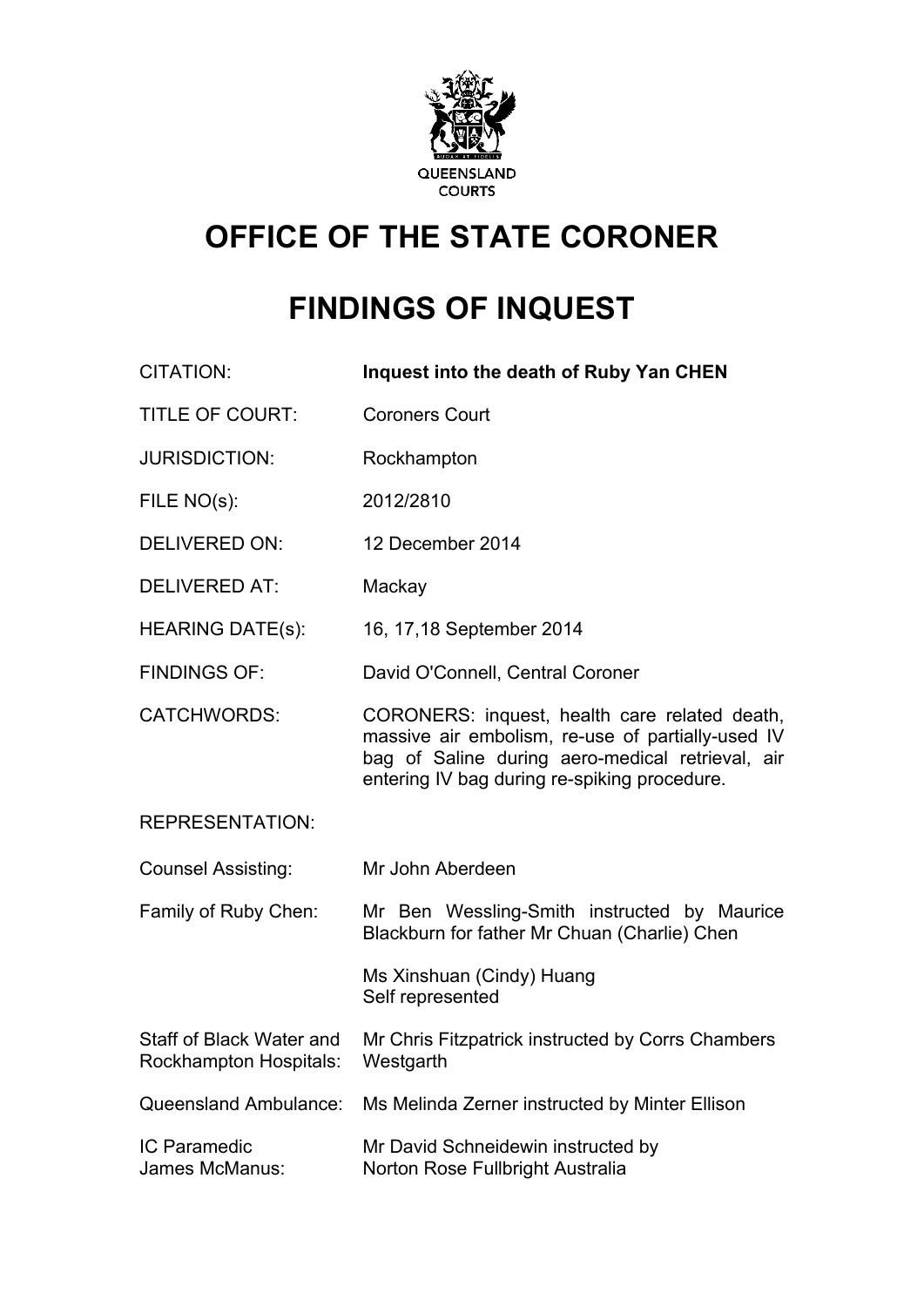#### **Introduction**

- [1]. Every day in Australia hospital clinicians and emergency services personnel utilise intravenous saline fluid bags in the treatment of patients<sup>1</sup>. Ordinarily this is a very routine task which presents with very little risk, but like every medical task even the most routine can have tragic consequences.
- [2]. One such case is this matter, where a young child undergoing a routine aeromedical transfer between hospitals tragically became involved in the outcome of the simple task of intravenous fluid supply.
- [3]. The circumstances of Ruby's case is particularly tragic when she was such a young and healthy2 little girl but unfortunately, as one medical specialist termed it, in her circumstances the planets tragically aligned.
- [4]. This inquest will examine the circumstances of Ruby's death, establish the fundamental cause of her passing, and make recommendations for methods to reduce the risk of such incidents being repeated.

# **Tasks to be performed**

- [5]. As I often state my primary task under the Coroners Act 2003 is to make findings as to who the deceased person is, how, when, where, and what, caused them to die3. In Ruby's case there is no real contest as to who, when, where, and what caused her to die. The real issue is how she died in the circumstances.
- [6]. Accordingly the List of Issues for this Inquest are:-
	- 1. The information required by section 45(2) of the *Coroners Act 2003*, namely: who, how, when, where, and what, caused Ruby's death,
	- 2. How and when did air come to enter the child's bloodstream in such quantity as to cause a fatal air embolism?
	- 3. Whether the medical treatment and care accorded to Ruby Chen at Blackwater Hospital accorded with best practice?
	- 4. Whether the medical treatment and care accorded to Ruby Chen during transport by air from Blackwater Hospital to Rockhampton Hospital accorded with best practice?,
	- 5. Whether the medical treatment and care accorded to Ruby Chen at Rockhampton Hospital accorded with best practice?, and
	- 6. Whether the operation of any infusion pump contributed, either wholly or in part, to the quantity of air which entered Ruby Chen's bloodstream?

l 1 It was described by the medical expert at the inquest that giving intravenous fluids must be one of the commonest healthcare interventions that is done, certainly in hospital (see T2-95 at line 7-8)

<sup>&</sup>lt;sup>2</sup> Her prior medical background was entirely uneventful and she was rarely ill

 $3$  Coroners Act 2003 s.  $45(2)(a) - (e)$  inclusive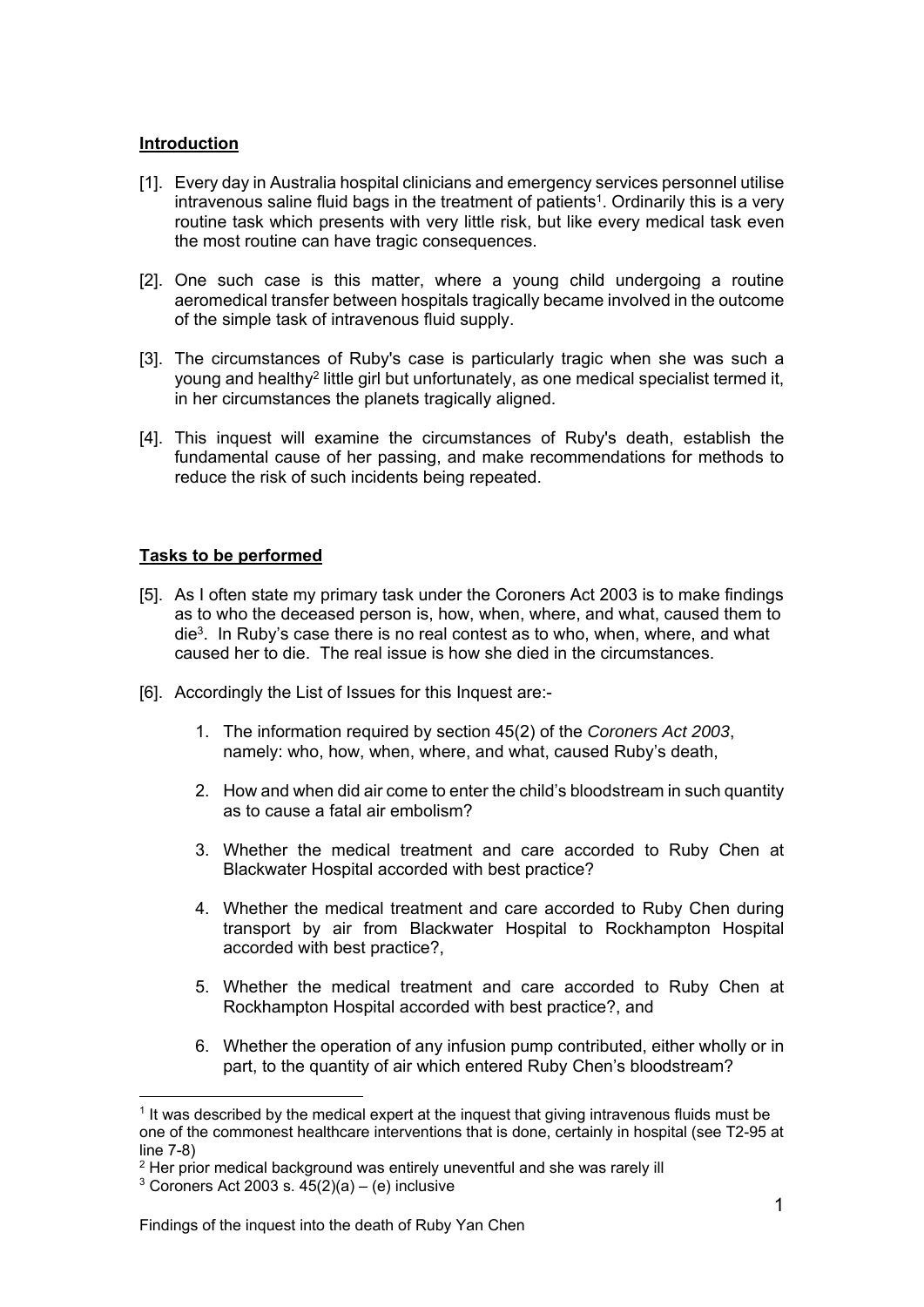- 7. The second task in any inquest is for the coroner to make comments on anything connected with the death investigated at an inquest that relate to public health or safety, the administration of justice, or ways to prevent deaths from happening in similar circumstances in the future4.
- 8. The third task is that if I reasonably suspect a person has committed an offence<sup>5</sup>, committed official misconduct<sup> $6$ </sup>, or contravened a person's professional or trade, standard or obligation7, then I may refer that information to the appropriate disciplinary body for them to take any action they deem appropriate.
- 9. In these findings I address these three tasks in their usual order, section 45 Findings, section 46 Coroners Comments, and then section 48 Reporting Offences or Misconduct. I have used headings, for convenience only, for each of these in my findings.

# **Factual Background and Evidence**

- 10. Ruby Yan Chen<sup>8</sup> was a young child, just a few months short of her 4th birthday. She is the daughter of Chuan Cheng and XinShun Huang<sup>9</sup>. In early<sup>10</sup> August 2012 she was ill for a few days, and in this period her mother prudently took her on two occasions to a local general practitioner where they resided in Blackwater. On the second occasion the decision was made that Ruby be admitted to hospital as her fever was high and she was dehydrated. All of these events which occurred are similar to those faced by many parents when a young child has a fever.
- 11. Whilst in the Blackwater hospital Ruby was diligently monitored by nursing staff and a doctor and given treatment for her elevated level of dehydration. Essentially the treatment was to keep her under close observation and to increase her level of fluids to help reduce her temperature. This was all entirely appropriate. There is no criticism whatsoever of the steps taken by Ruby's parents, nor of any step in her medical treatment up to approximately the time of her discharge from the Blackwater Hospital for aeromedical transfer to Rockhampton. Effectively the factual background to the matter is not in dispute through to the time Ruby was due to leave Blackwater Hospital.
- 12. It was due to concern regarding Ruby's medical condition that the Blackwater hospital's medical staff, in consultation with the medical staff of the nearby larger regional hospital, the Rockhampton Base Hospital, decided that it would be prudent for Ruby to be transferred to Rockhampton for her further care. In the circumstances that was an appropriate decision.

 $4$  Ibid s.46(1)

 $5$  Ibid s.48 $(2)$ 

 $6$  Ibid s.48(3)

 $7$  Ibid s.48 $(4)$ 

<sup>&</sup>lt;sup>8</sup> Throughout the findings I shall simply refer to her as 'Ruby', rather than Miss Chen.

<sup>&</sup>lt;sup>9</sup> See exhibit B-1 at page 1, item 3.

<sup>10</sup> Her initial symptoms commenced 2 August 2012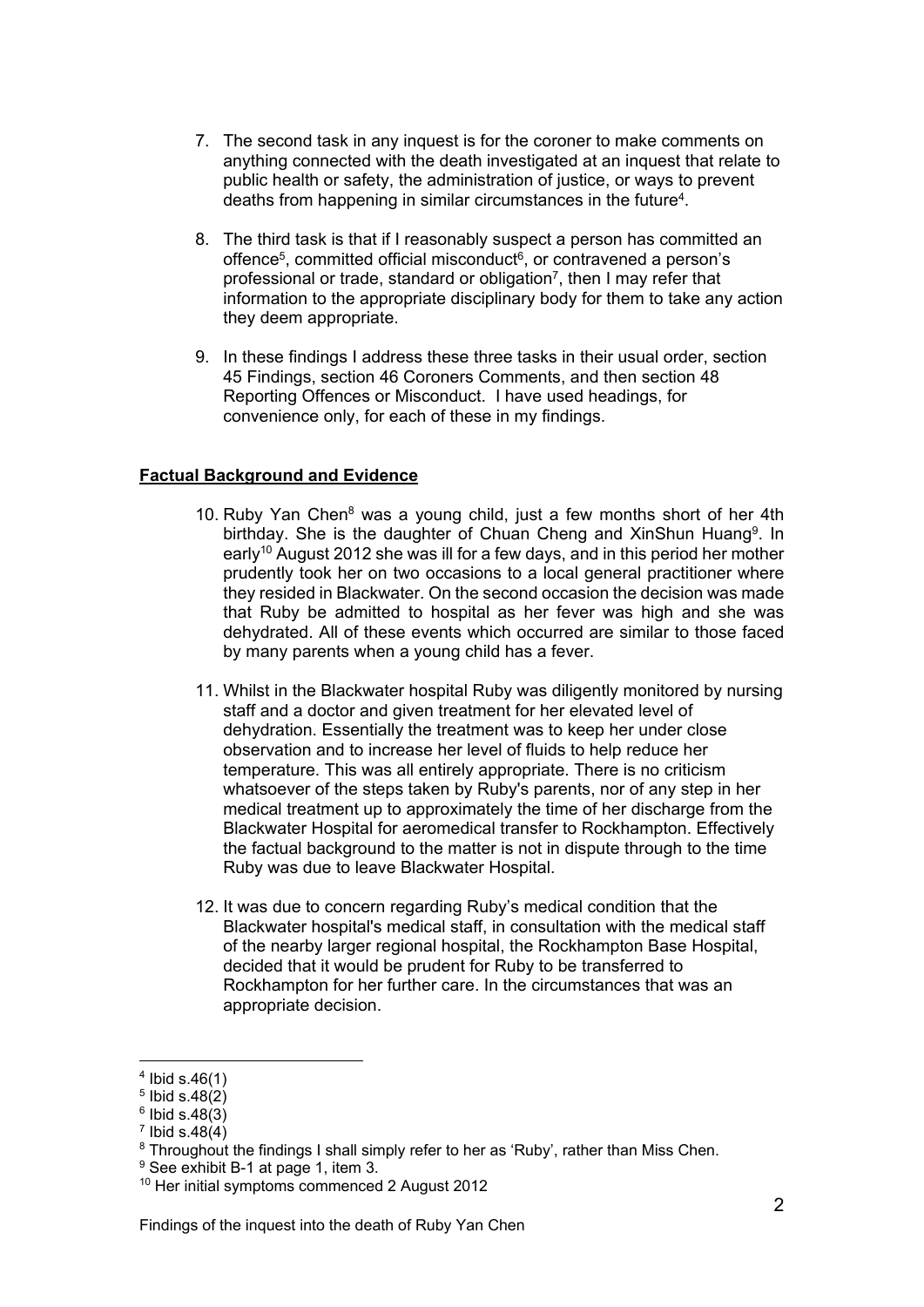- 13. The transfer between the hospitals was then to be made by helicopter. In Ruby's condition it was considered a routine aero-medical transfer. Accordingly the Rockhampton-based Capricorn Helicopter Rescue Service<sup>11</sup> and the Queensland Ambulance Service were tasked by Retrieval Services Queensland<sup>12</sup> to collect Ruby in Blackwater and transport her to Rockhampton.
- 14. The events leading up to the time of Ruby's departure are important for certain background matters which are relevant later in my Findings. These relate to Ruby's then level of dehydration, her high temperature, and the then administration of intravenous fluids to her to improve her condition. As will be seen later the level of fluids provided to her play a critical role in the matter as there was a significant credibility issue to be resolved between the Blackwater medical staff, and the helicopter retrieval staff, being Queensland Ambulance Service paramedics.
- 15. Accordingly it is necessary that I detail the rehydration regime that Ruby had undergone whilst at the Blackwater Hospital in the time prior to the arrival of the helicopter retrieval team.
- 16. The Blackwater hospital records provide a very good source of the fluids provided to Ruby. In fact the hospital had a specific record of fluids given to her. These are described as a "24 hour fluid balance chart", and an "Intravenous and subcutaneous fluid order form". Copies of each of these forms were contained in exhibit E2 at annexure SPN-3 and SPN-413. These record Ruby's fluid management as 60mL orally (and an icy pole) plus progressively up to 900 mL intravenously, commencing at 4.00 PM with 400ml/hour, then continuing at 5.00PM with 250mL/hour, and at 6.00 PM at the rate of 250mL/hour.
- 17. The aeromedical team landed<sup>14</sup> at Blackwater Hospital at a recorded time of 18.42, or 6:42 PM15. The paramedics then entered the hospital from the landing area and made their way through from the usual retrieval location (the resuscitation room near the exit) and then through the hospital where they were met by the doctor. They had a short conversation in the hospital, then continued discussing Ruby's condition as they went to see her in her ward room. When at her room, the discussion continued for a short while as certain observations, from the doorway, were made by the paramedics. At that time her IV lines, to which she was still connected, were then requested to be 'taken down', that is removed, as directed by the paramedic. A nurse did this and her fluids then ceased. The doctor agreed with this decision as they considered that Ruby had received sufficient fluids to this time. I am not critical at all of the decision to then cease fluids. All this time would have taken a few minutes and since there is no precise time recorded I conclude that it would have taken a time of

<sup>11</sup> termed 'Rescue 300'

 $12$  RSQ is a division of Queensland Health which co-ordinates 'rescue' helicopter services, as they are frequently termed by the public, throughout Queensland,

 $13$  these fluid records were attached to a number of witness statements tendered at the inquest, perhaps due to their importance in recording Ruby's fluid management, or perhaps because of their importance as a contemporaneous record

<sup>&</sup>lt;sup>14</sup> the moment the retrieval helicopter touched down

<sup>&</sup>lt;sup>15</sup> See exhibit F3 statement of CJ Manns, helicopter pilot (at line 9, as it is not paragraph numbered), and the QCC records record the time as 18.42.07 (i.e. 6.42pm and 7 seconds)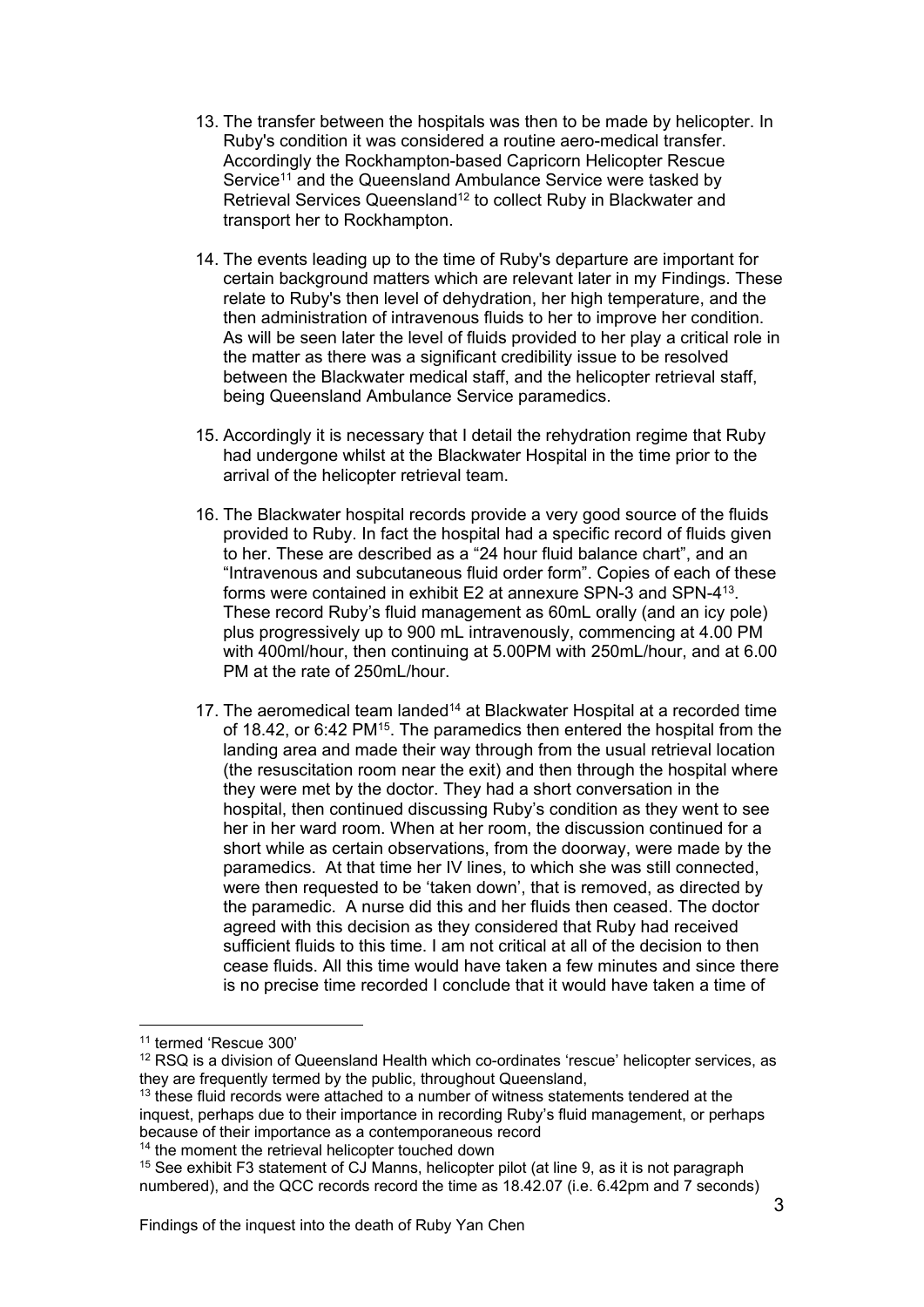approximately 8 minutes in total, which is erring on the lower side<sup>16</sup>. Accordingly in that hour since 6.00 PM Ruby had received fluids for about 50 minutes.

- 18. I find that the fluid records, are an accurate record of the fluid supplied to Ruby whilst she was in the Blackwater Hospital. I note that the fluid order form does contain a slight anomaly where 250 mL/hour was ordered but the volume infused is recorded as just "25". This was readily explained by a nurse who confirmed that the entry of '25' was in her handwriting and she merely was distracted before completing it as '250'.
- 19. The accurate recording of fluids provided to Ruby are important in two aspects. Firstly, to assist in determining how much fluid had been used from the 1 litre IV saline fluid bag, and secondly, the rate of fluid infused to Ruby to assist in resolving an issue of credibility between the treating doctor at Blackwater Hospital and the lead aeromedical retrieval team flight intensive care paramedic<sup>17</sup>. Throughout these findings it is easier that I simply refer to all the Blackwater hospital clinicians and retrieval personnel by their designation and roles (i.e. doctor, nurse, or paramedic) as it makes it easier in understanding the factual matrix (as opposed to my re-stating their names).
- 20. At the hospital Ruby's condition was discussed, which in the paramedics' mind confirmed the information that he already knew about her condition. At the hospital fluids being infused to Ruby were done via an infusion pump18 which was regulating the flow of fluid. The infusion pump has an alarm, and automatic shutdown mode, if it detects any bubbles greater than 50 ul<sup>19</sup>. As this device was unsuitable, due to the limited space in the aeromedical retrieval situation of a helicopter, the paramedic requested the IV line to be taken down and a nurse was asked<sup>20</sup> to provide a new 'giving set'21 for it. Significantly the partially used IV bag of fluid was kept.
- 21. Evidence was given that the nurse went with a second paramedic to a room where the giving sets were stored and an appropriate one was chosen. Nothing at all turns on this except to confirm that a new giving set was provided.
- 22. Most significantly that new giving set was then inserted in the partly exhausted saline IV bag. That is the original spike was removed and line discarded, and a second giving set used in its place. There was much

 $16$  It is noted that just after the IV line was taken down the paramedic made a telephone call to advise of the Situational Report (the acronym for this call was the 'sit-rep') to the QCC. They recorded that this call occurred at 6.55PM. Ruby departed the hospital building at about 7.00PM, and the helicopter started its engines at 7.04PM, then took off from Blackwater at 7.10PM as the pilot recorded (in accordance with flight regulations)

<sup>&</sup>lt;sup>17</sup> as it was then termed, now it is termed 'flight critical care paramedic'

 $18$  This is a device to accurately administer fluids to a patient via an IV line. The pump itself was an 'Alaris' brand, although the paramedic incorrectly referred to it as a 'Baxter' brand infusion pump, merely because he was familiar with that brand name.

 $19$  dependent upon the air-in-line detection threshold as configured by the user

<sup>&</sup>lt;sup>20</sup> See exhibit F-1A at paragraphs 59, 65 and 79.

 $21$  A giving set comprises of a plastic 'spike' that is inserted into the IV bag, and the clear plastic line (which includes the drip chamber, flow regulator roller clamp, one-way valve, and supplementary fluid port), through which the fluid runs, which then connects to the cannula (similar to a needle) inserted in the back of the patient's hand.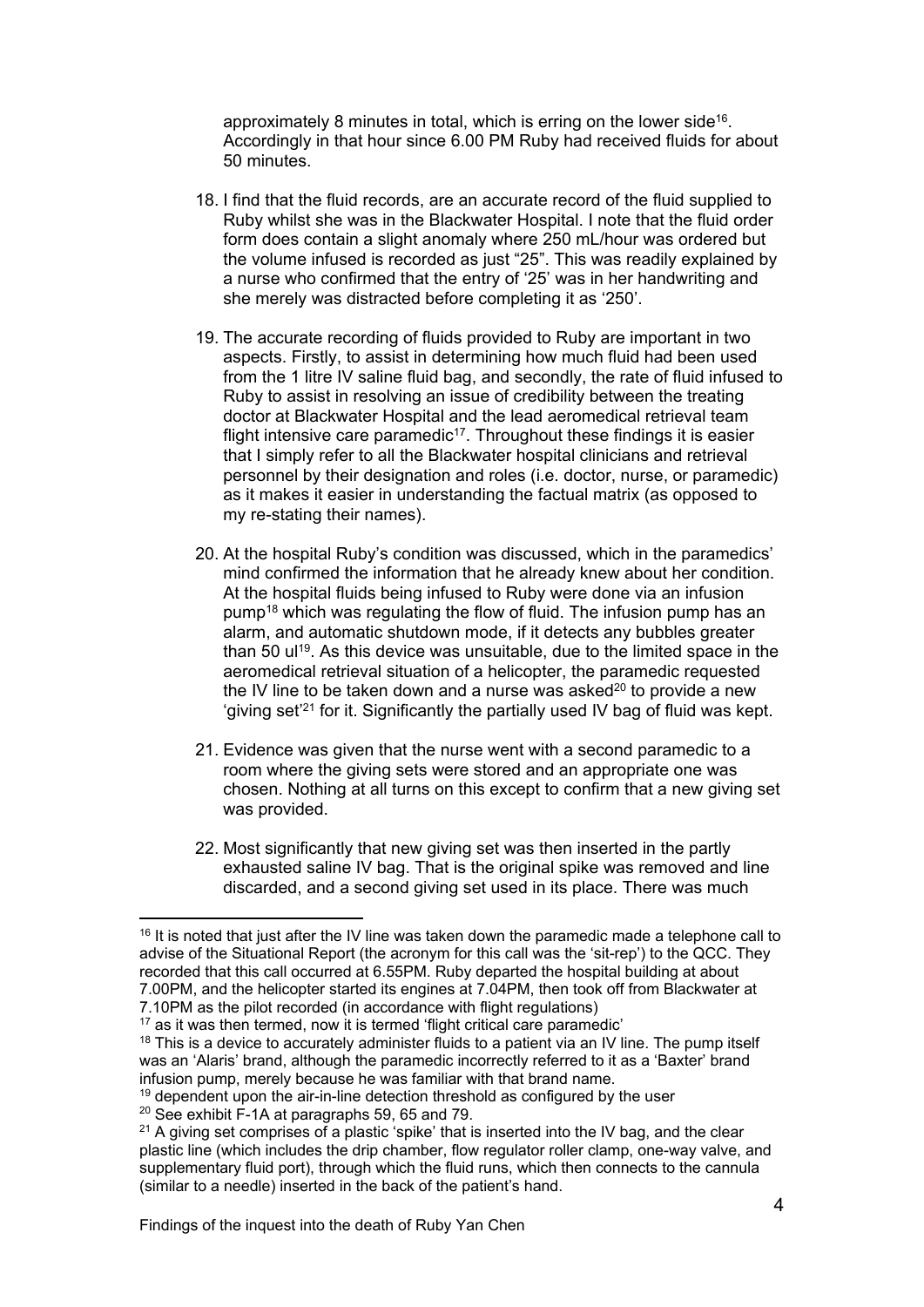conjecture over whether a nurse re-spiked this IV bag, or whether the new giving set was merely provided by a nurse to the paramedics for them to re-spike the IV bag  $2^2$ . What is clear is that the original line was removed, and what was clear in evidence was that the lead paramedic primed $23$  the new giving set, or line, whilst at the helicopter, because he specifically recalled allowing fluid to drain through the line onto the ground outside the helicopter's door<sup>24</sup>. I will resolve this issue of great significance later in my Findings.

- 23. What is most relevant is that the same IV bag, now partly exhausted of fluid, was re-spiked. Evidence was given to me that the amount of fluid left in the bag was thought to be about  $300 \text{ mL}^{25}$ . It is a simple mathematical calculation to determine the amount that would likely have been left in the IV bag because the nursing staff had recorded the fluid delivered by that bag since 4.00 PM that day. Utilising the fluid management chart (and knowing the rate was controlled by the infusion pump) it can be seen that in the 2 hours and 50 minutes, that fluid from this IV bag was supplied to Ruby, and there was delivered<sup>26</sup>:
	- a. (400 mL) + (250 mL) + (250 mL x 50/60 (minutes)) + (20mL (priming the line<sup>27</sup>)) = 878 mL, and
	- b. Certainly there is the possibly of a slight bit more volume consumed (or removed from the IV bag) when a few millilitres of fluid was spilt on the ground whilst the paramedic primed the line.

If I adopt a figure of 885 mL spent from the 1 litre IV fluid bag it shows that there was just 115 mL left $28$ .

24. I appreciate that my calculations are not 'millilitre precise' but they are a very accurate estimate based on the fluid delivery rates recorded, and the time recorded, by personnel. An amount of  $115 \text{ mL}^{29}$  is significantly different from the suggested volume of 300 mL. This becomes of importance when the fluid delivery rates supplied to Ruby inflight, and the events which occurred inflight during her retrieval, play into significance.

# *The events in flight*

l

25. The flight from Blackwater to Rockhampton was undertaken at a reduced altitude due to Ruby's diagnosis. Accordingly the helicopter remained

<sup>&</sup>lt;sup>22</sup> Other differences in recollection of events between persons hold significance, but this one issue weighs most significantly

 $23$  Priming involves letting fluid run through the line to ensure all air has been expelled from it <sup>24</sup> See exhibit F-1, paragraph 11 and again in exhibit F-1A at paragraph 109

<sup>&</sup>lt;sup>25</sup> Paramedic McManus says this was advised to him by RN Nesti see exhibit F-1A at paragraph 80. At no stage did Mr McManus say he assessed the volume remaining even though it is clear he handled the partly consumed bag of fluid.

 $26$  I leave aside the 20mL of fluid containing the 1 gram of antibiotics delivered to Ruby as it was pushed through the sideline of the IV drip, it is not part of the IV bag's volume <sup>27</sup> See exhibit F-1A at paragraph 106

 $28$  or even allowing for the bag holding slightly extra volume, up to 1.1 litres as the evidence suggested some bags do, it leaves only 215 mL left in the bag.

 $29$  or even 215 mL being the more generous estimate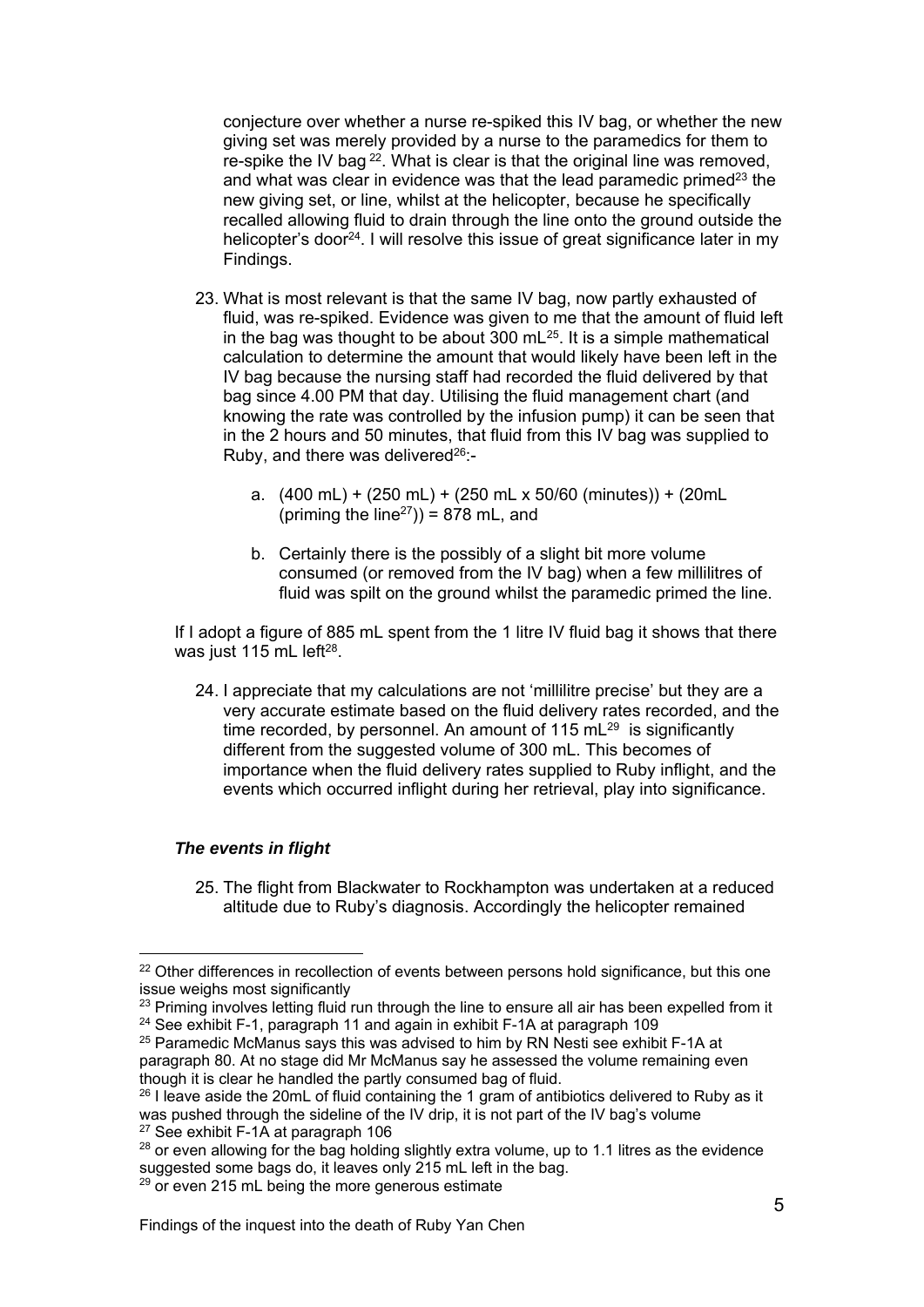below 1500 feet of altitude for the entire journey<sup>30</sup>. The flight time was estimated to be about  $40 - 50$  minutes<sup>31</sup>. Due to the helicopter's configurations, and space in the rear area, the pilot and one paramedic were in the cockpit. The critical care paramedic, Ruby, and her mother were in the rear compartment.

- 26. Before the flight departed Blackwater, and during the flight, the paramedic stayed in touch with the Queensland Emergency Medicine System Coordination Centre, QCC. This centre provides the overview and coordination, statewide, for retrieval services, emergency tele-health support, and care, for disaster activities. Part of this service allows paramedics conducting aeromedical retrievals to have the support and assistance of specialist clinicians in Brisbane who provide assistance and guidance. A large number of retrievals are conducted each year32.
- 27. The paramedic took appropriate steps to contact the QCC. On the information available to them it was suggested that Ruby continue receiving IV fluid at the rate of 250 mL/hour. Accordingly the paramedic then commenced infusion of saline fluid at this rate utilising the partially used IV fluid bag and new giving set acquired at the hospital<sup>33</sup>. The commencement of fluids did not occur before take-off so that Ruby could settle<sup>34</sup>. I make a number of comments later regarding the reusing of IV fluid, and what became apparent during the inquest being a practice where paramedics, to maintain operational preparedness, will utilise hospital consumables so as not to deplete those in their emergency bags. If during this flight a new IV fluid bag, at the cost of approximately \$1.00, was utilised instead of reusing the partly used bag, then young Ruby would be with us today.
- 28. The records show that Ruby commenced her fluids during retrieval at the rate of 250 mL per hour commencing at about 7.15PM. If there was 300 mL left in the partly used IV fluid bag that would have been sufficient for the entire duration of the flight, indeed sufficient for Ruby to then be transported to the Rockhampton Base Hospital after the flight landed at Rockhampton airport<sup>35</sup>.
- 29. During the flight Ruby's condition deteriorated markedly. The paramedic expressed this to the pilot, and the pilot and the paramedic in the cockpit both discerned the elevated level of concern in the paramedic's voice when he spoke of Ruby's condition deteriorating. Very shortly after Ruby went into seizure, and then cardiac arrest. The time that she went into seizure was about 7 minutes from landing at Rockhampton<sup>36</sup>. The paramedic's level of concern was such that he wished the pilot to land

<sup>30</sup> Evidence of the pilot Mr CJ Manns, exhibit F3 at page 2, line 3

<sup>&</sup>lt;sup>31</sup> Mr McManus estimated 30-40 minutes, the pilot 50 minutes, the journey being significantly dependant on the prevailing windspeed and direction

<sup>&</sup>lt;sup>32</sup> Of some 20,500 referrals in the year there were approximately 18,500 aero-medical retrievals completed (T3–32 at lines 24-28)

<sup>&</sup>lt;sup>33</sup> See exhibit F-1A at paragraph 116

<sup>&</sup>lt;sup>34</sup> See exhibit F-1A at paragraphs 110 - 119

<sup>&</sup>lt;sup>35</sup> 300mL allows a window of 70 minutes of fluid delivery at this rate, and there was no administration of fluids by the paramedic prior to take-off

<sup>&</sup>lt;sup>36</sup> See exhibit F-1A at paragraph 137 and the QAS records record resuscitative procedures commencing at 7.41PM indicating the time of seizure.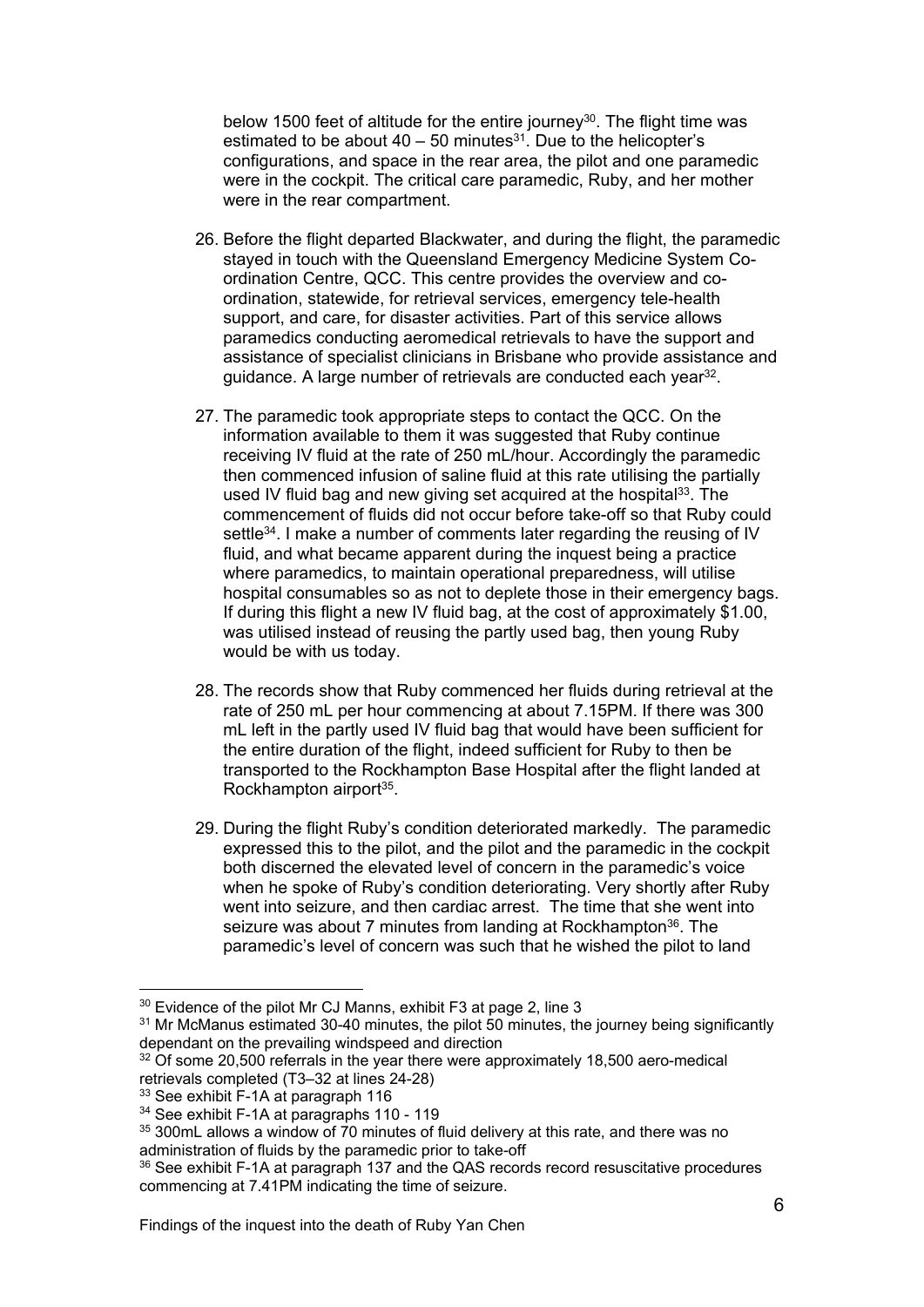immediately. The pilot indicated that they were only a short distance<sup>37</sup> from Rockhampton airport, so continuation of the journey was a better option. There is no criticism whatsoever of the pilot in making this decision.

30. The usual airspeed of the helicopter in its' configuration was about 130 knots<sup>38</sup>. The pilot indicated that he increased<sup>39</sup> the airspeed to approximately 160 knots<sup>40</sup> as the situation was now time critical. The helicopter was observed by paramedics on the ground, who were arranged to meet it, as approaching very rapidly and at a very steep angle. This alerted the paramedics on the ground that the patient must have been in a 'situation critical' position as the pilot was using all means at his disposal in this time critical period. After landing the ground paramedics immediately preceded to the helicopter where they saw the critical care flight paramedic undertaking emergency resuscitation efforts upon Ruby. Ruby was then transported immediately to the Rockhampton Base Hospital arriving at 8.08PM<sup>41</sup>. At hospital she was admitted<sup>42</sup> through the Emergency Department where, despite efforts at resuscitation, she was declared passed away.

# *Results of Autopsy:*

- 31. Life was officially certified to be extinct at 8.40pm on 9 August, 2012, following the discontinuation of futile cardiopulmonary resuscitation. I shall comment as to the likely moment of Ruby's passing later.
- 32. An autopsy was conducted by forensic pathologist, Dr Nigel Buxton, at Rockhampton on 13 August 2012. Prior to Dr Buxton conducting the autopsy it is important that I note the investigatory steps taken by the medical staff at the Rockhampton Hospital. The medical staff at the hospital undertook a number of investigations as her passing was considered most unusual and they felt compelled to investigate further to establish the reasons. For this I am most grateful as otherwise unique opportunities to establish her cause of death would have been lost.
- 33. On the night that Ruby passed away they conducted a chest X-ray which, radiologically, showed evidence<sup>43</sup> of possible air in the chambers of her heart, and the right internal jugular vein. Importantly they continued this investigation the following morning which revealed a clearer picture of a possible air embolism in the chambers of Ruby's heart, and a significant

40 T3-56 line 44

l 37 Estimated as 20 nautical miles see T3-56 line 38

<sup>38</sup> T3-56 line 45

 $39$  the term used by the pilot in his evidence (T3-58 line 4-5) was that he 'probably wrung a few more herbs out of it', and (T3-57 line2) 'we were rocking along'- neither being an aeronautical term that I am familiar with but it certainly conveyed that he significantly increased engine power to increase his airspeed

<sup>41</sup> See exhibit H-1 page 4 of the entire document

<sup>&</sup>lt;sup>42</sup> Triaged at 8.09PM see exhibit H-4 page 4

<sup>43</sup> It was noted as unusually lucent or darker, see exhibit G5 at paragraph 15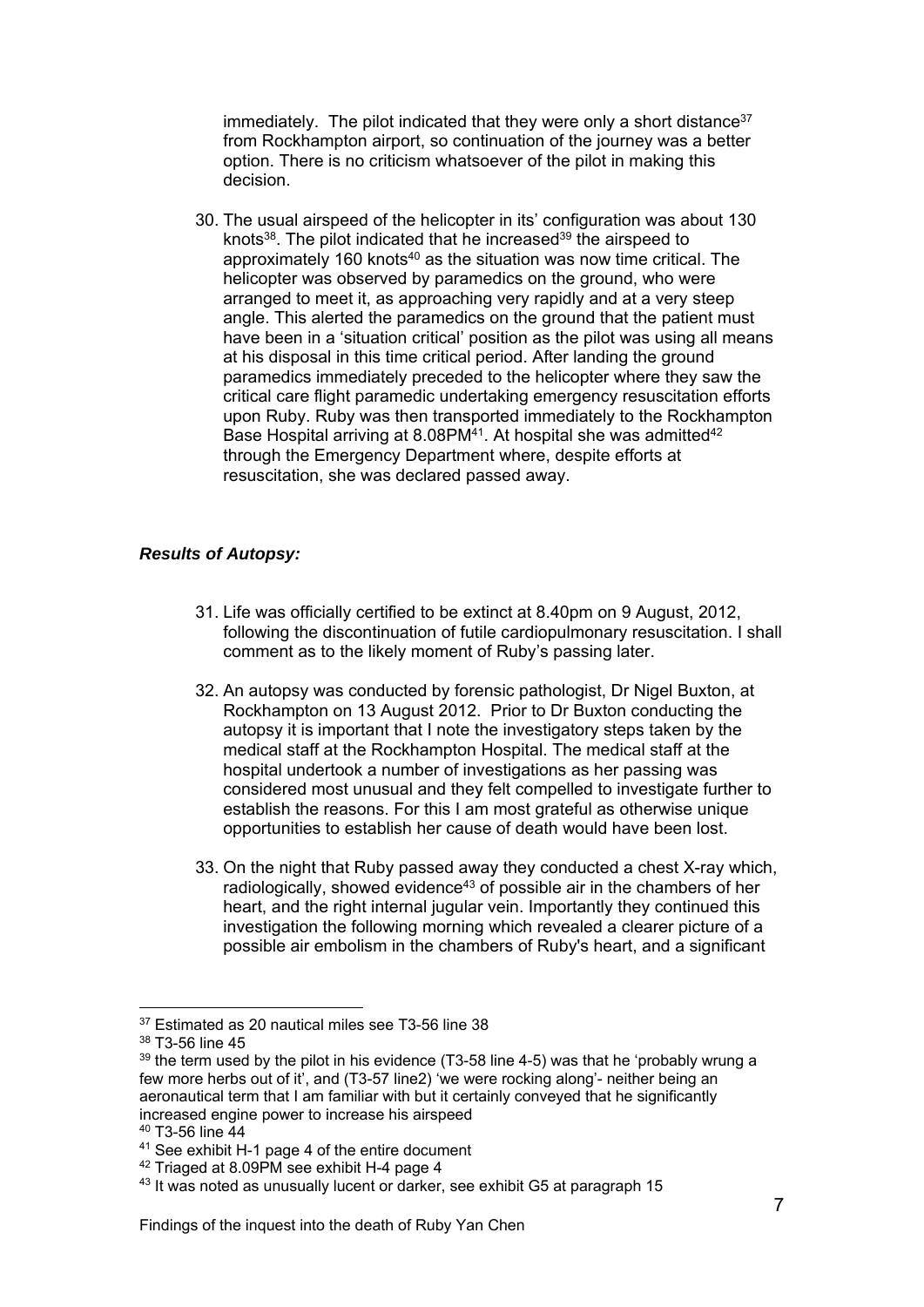possible air embolism in the jugular vein. This was very unusual and a very rare finding.

- 34. The Rockhampton hospital staff notified Dr Buxton of these radiological findings so that Dr Buxton could decide to perform the autopsy in a way to 'capture' those observations. I am indebted to the professionalism and perseverance of the Rockhampton hospital staff and their consultants in undertaking the enquiries that they did, and in notifying the forensic pathologist of their observations so that the autopsy could be conducted in a specific way. This greatly assisted me in finding the cause of death. Without such a collegiate medical effort that opportunity would certainly have been lost.
- 35. Out of respect to Ruby and her family I do not need to restate the detail of Dr Buxton's full investigations in my Coronial Findings. The autopsy report is exhibit A3 should the specific details of the investigations be relevant for any later purpose. The summary of the forensic pathologists findings are all that is necessary for the purposes of this inquest.
- 36. Relevantly Dr Buxton found<sup>44</sup>:

"Air was present within many of the superficial veins covering the surface of the brain, …." …….

"The heart … revealed copious quantities of air replacing blood in the right atrium and right ventricle …..", and ""Air was present within the aorta and within the superior vena cava". *and*

"Microbiology testing returned a positive result to influenza A, which simply confirmed earlier diagnosis by the general practitioners that Ruby was suffering from the effects of a simple case of 'the flu'.

37. Dr Buxton's summary and interpretation was that Ruby had died due to a 'massive air embolism'. He noted that:-

*"The febrile convulsion noted in the helicopter is consistent with the clinical presentation of an air embolism. Air embolism in the scenario of this child presentation would suggest the route of administration to be via the intravenous infusion line. It is probable that the event leading to air entry would have occurred very shortly before the clinical presentation", and "There was no other explanation for intra-venous air entry into the child".* 

- 38. In evidence at the inquest Dr Buxton estimated that the quantity of the air present in the heart was approximately 70 mL +/- 10mL45, which was considered to be a very sizeable quantity for such a young child.
- 39. Whilst it was established at autopsy that Ruby died due to a massive air embolism, and there is no doubt as to this fact, what caused the massive air embolism remained a mystery until positively identified by Dr McCaffrey just prior to the inquest commencing.

<sup>44</sup> See exhibit A3 at page 2, and 5.

<sup>45</sup> T2-79 at 30-35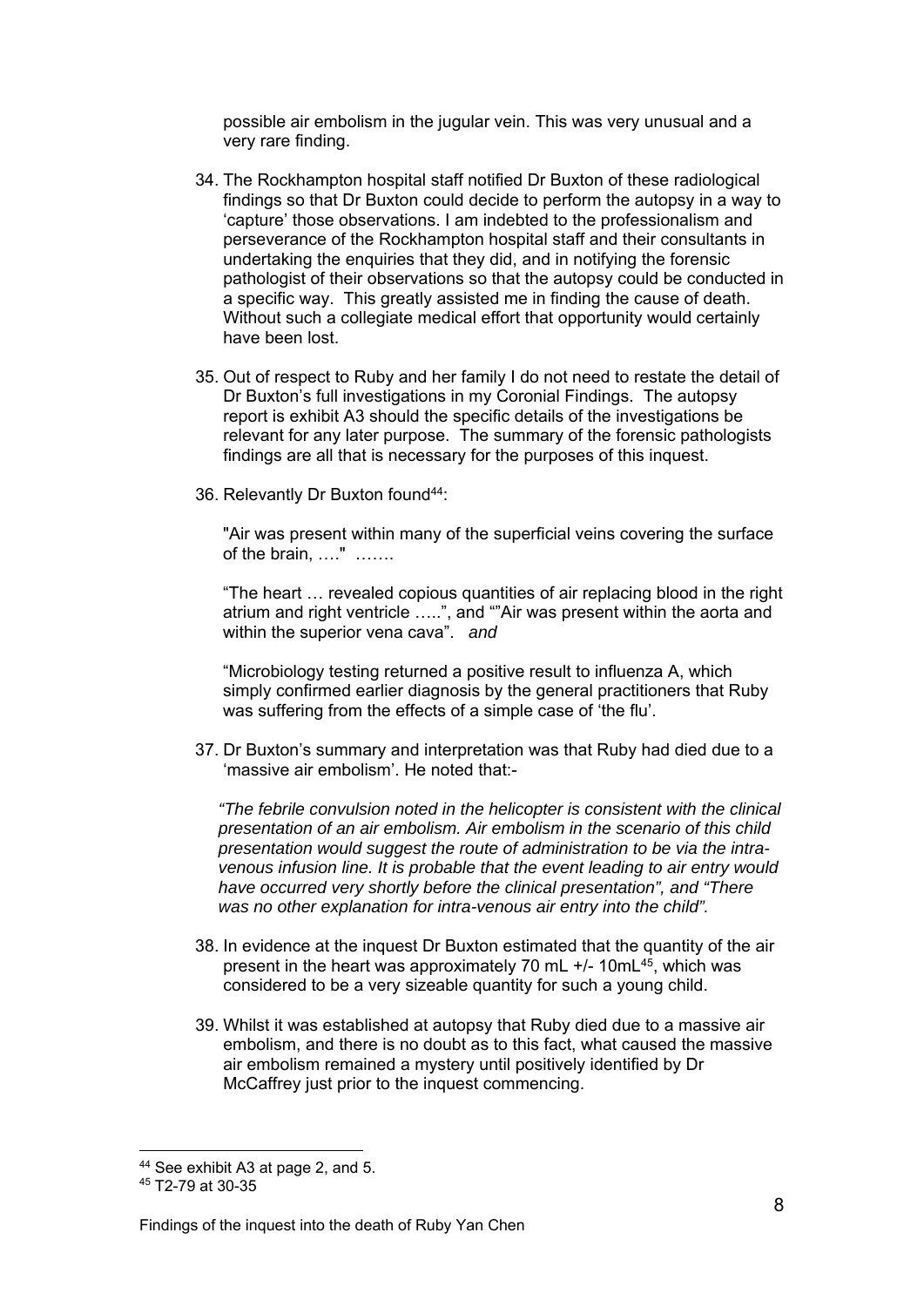- 40. The precise circumstances of what occurred regarding the IV fluid bag were not entirely clear until further material was available from the parties which, when reviewed by Dr McCaffrey, gave him a 'lightbulb moment' to give insight into what had occurred. Essentially Dr McCaffrey identified that air had not only entered Ruby's circulatory system by the IV line, this was identified as the only way it could have entered her system, importantly the mechanism of how it entered her system was identified. Dr McCaffrey concluded, and I accept on the evidence provided at the inquest, that the amount of air which entered Ruby's system was large, and would have entered over a very short period with the onset from entering her system to her suffering a seizure being very quick and measured in terms of seconds, rather than minutes. Cardiac arrest followed very shortly after.
- 41. The mechanism by which the air entered Ruby's system is identified as a combination of the re-spiked IV fluid bag, through which the process of respiking has allowed air to enter the bag, and then that bag being placed inside an opaque pressure bag which forced the contents of the bag, the saline fluid and air, into the cannula in the back of Ruby's hand. Dr McCaffrey identified that if an infusion pump had been used then once it detected air in the line it would have immediately sounded an audible alarm and shutdown delivery of fluid to the patient. If the saline bag had simply been 'gravity fed' into the patient then once that fluid reached a distance on the giving set just a few centimetres before the patient, then the patient's own venous pressure would have prevented the last amount of fluid from entering the circulatory system. It was only the introduction of the pressure bag, required to be used in the confined space, particularly as to restricted cabin height in a helicopter, which caused the contents of the bag, being both saline fluid and air, to be forced down the giving set, such that when the fluid was exhausted air was pushed by the pressure bag into Ruby's system.
- 42. Dr McCaffrey described it as an unusual combination of circumstances which he had not encountered before in practice, and he did not consider that any of his fellow clinicians whether experienced, or inexperienced, would have ever witnessed or considered such a situation, but when it was all laid out it all made perfect, logical sense.
- 43. It was clear from Dr McCaffrey's evidence that the air found in Ruby's system did not enter her circulatory system while she was in Blackwater hospital, nor Rockhampton hospital.
- 44. The records kept of the aeromedical transfer provide the following relevant details. The patient was loaded at about 7.00 p.m., and a discussion after loading between the paramedic and the QCC occurred at 7.15PM46. In that discussion it was determined that further fluids should be given to Ruby as this would assist her then condition. There is no criticism of that diagnosis. As I said earlier if a fresh saline bag had then been used Ruby would not have died. Instead the partly used IV bag was re-connected and fluids then re-commenced being given to Ruby. Significantly the rate of fluids then given was 250 mL/hour. There is no precise time recorded as to when Ruby suffered a seizure during the aero-medical retrieval, but the best estimate given in evidence indicates it

<sup>46</sup> QAS records see exhibit H-1 at page 12 of that exhibit's bundle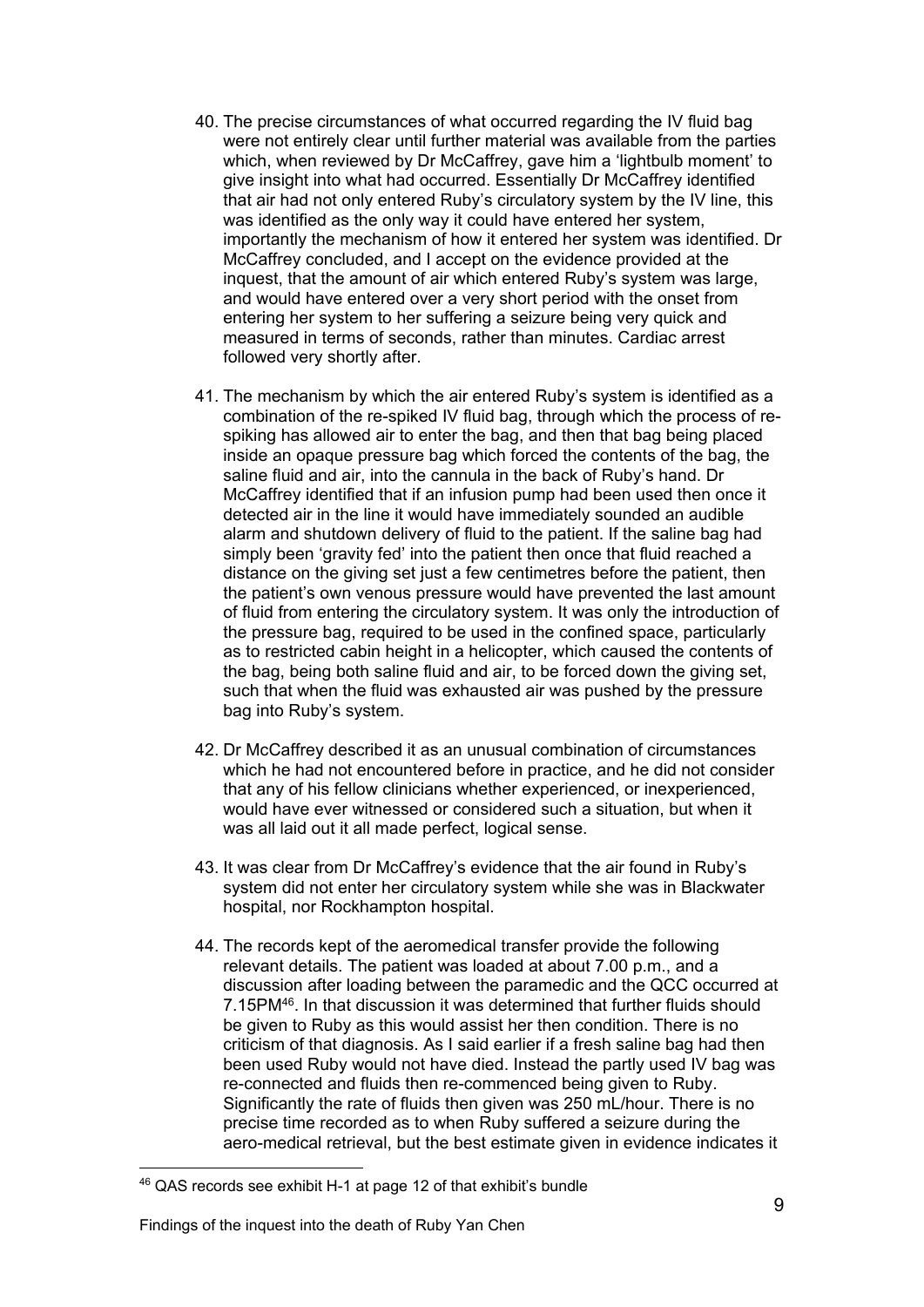was at the time recorded in the QAS chronology, namely 7.39PM<sup>47</sup>. That was approximately 24 minutes after fluids were re-commenced in the helicopter.

- 45. A simple mathematical equation<sup>48</sup> based on dispensing the remaining fluids from the partly used IV bag at the rate of 250  $mL<sup>49</sup>$  per hour for 24 minutes demonstrates that approximately 100 mL of fluid would have been provided before the fluid simply ran out and air then immediately entered the bloodstream pushed in by the pressure cuff. I note that the paramedic indicated that he ensured, at the commencement of giving fluids in the helicopter, that the rate of 250 mL/hour was achieved. The figure of 100 mL has a remarkable parallel with the range of available fluid in the IV bag calculated in paragraph [23] above.
- 46. Accordingly I find, in view of Dr McCaffrey's expert evidence, that the air that caused the massive air embolism entered Ruby's system during the aero-medical retrieval, at a time approximately 29 minutes into the flight from Blackwater to Rockhampton (and 24 minutes after fluids were recommenced in the helicopter). No air entered her system whilst she was at the Blackwater Hospital. This is a significant finding in relation to a number of the list of issues dealt with at the inquest.
- 47. As to the practise of re-using a partially used saline fluid bag I note that the paramedic's evidence was that kept in his own supplies were at least two 1 litre saline bags, and the helicopter itself, I was advised from the bar table, carries a number of 1 litre bags of saline also. Whilst I mentioned earlier that each saline bag costs roughly \$1.00 I should point out that the cost was never a consideration by any party as to the question of the reusing of the partially used saline bag, rather the only consideration was in the paramedic remaining in a 'full state of preparedness of supplies' to immediately respond to the next incident.
- 48. Of course if the paramedic had used his own supplies during the flight he could have simply restocked those supplies from the helicopter, or when met by the ambulance on the ground. This is without returning to his base station. Although I would remark on this point that, despite whatever practises may have developed, it is not the obligation of hospitals to provide medical supplies to paramedics, within operational limits of course, rather the paramedic should be using the IV fluids and giving sets that they are supplied with, and are familiar with.

#### *Who re-spiked the IV bag?*

49. As the expert's evidence clearly found the air that entered Ruby's circulatory system only entered seconds or minutes before she suffered the seizure, I have set out the chronology of these events above. It was very clear on the evidence, and I find accordingly, that the air that entered her system came from the reused IV saline bag. It was clear to me on the

l 47 Again see exhibit H-1

 $48$  (24 mins/60 mins) x 250mL = 100 mL

<sup>&</sup>lt;sup>49</sup> And the paramedic stated that he was precise about regulating the flow at this rate by constantly adjusting it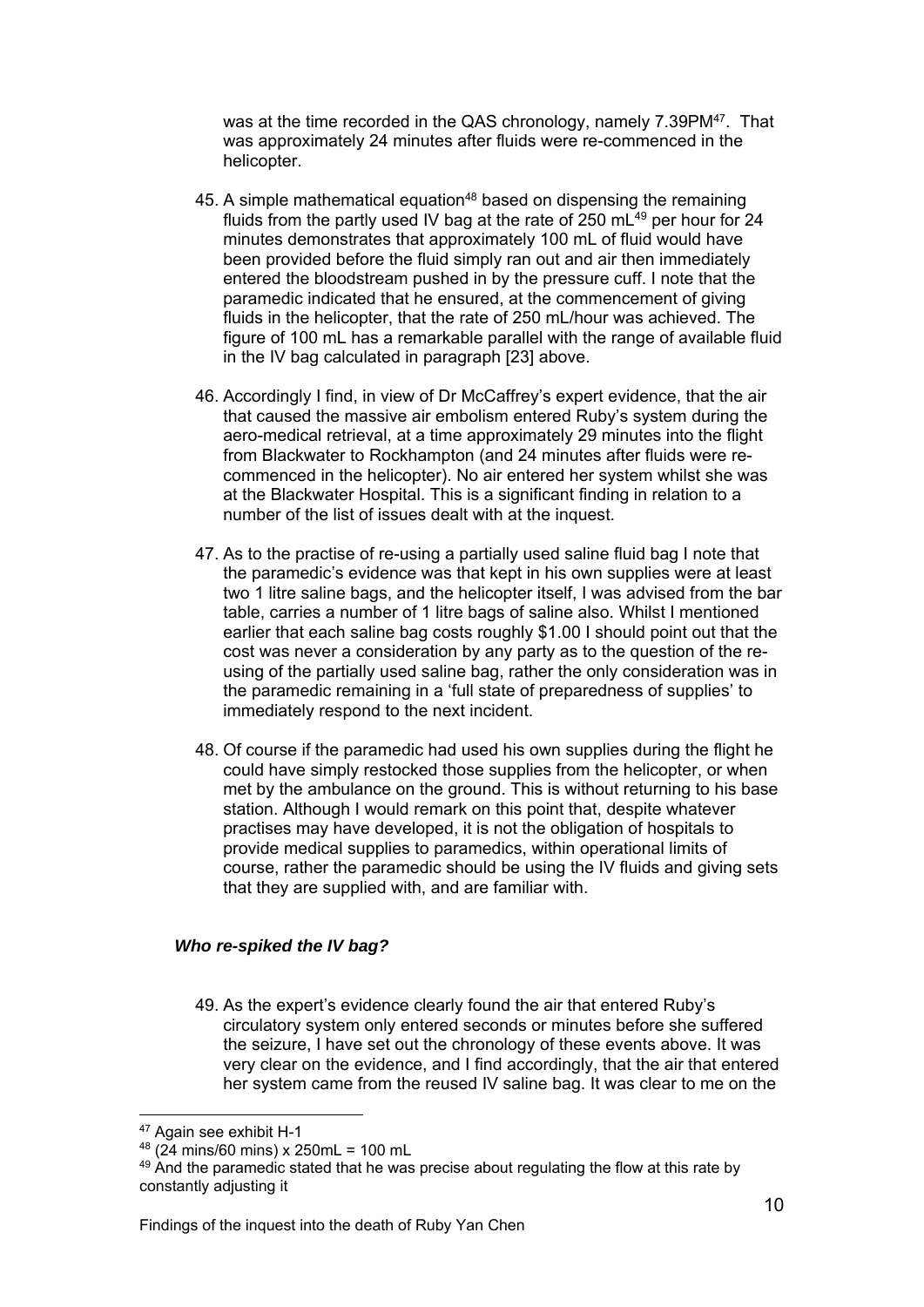evidence, and indeed not refuted by any evidence from any interested party, that the mechanism of how the air entered the IV bag was when it was re-spiked with the new giving set. There was a great deal of evidence provided as to whether this reused IV bag was re-spiked by a nurse at the Blackwater hospital then handed to the paramedic, or re-spiked by the paramedics themselves.

- 50. It is clear, and I find, that the reused IV bag was not spiked by the doctor, nor any junior nursing staff member, that is an enrolled endorsed nurse, nor any member of the aeromedical retrieval team, leaving aside the lead paramedic. The only persons possibly responsible were a particular registered nurse<sup>50</sup> involved in the patients' care or the lead paramedic<sup>51</sup>.
- 51. The evidence in relation to the re-spiking of the IV bag warrants detailed consideration because of the importance in resolving the conflict in evidence.
- 52. The Registered Nurses' evidence on this issue was that she went with the retrieval paramedic (distinct from the lead retrieval paramedic) to a stores room across from Ruby's ward room to collect a new giving set. In this stores room was a drawer where new, packaged, giving sets were kept. The registered nurse opened the drawer and the retrieval paramedic selected a suitable new giving set. When she returned to the ward room, she saw that the lead retrieval paramedic was disconnecting the IV line from Ruby, that is the fluid delivery was then being ceased (as the lines were being taken down). The registered nurse recalls there being a very brief discussion with the doctor regarding fluids for Ruby, and at that time the doctor advised her that Ruby had had enough fluids. The doctor in her evidence confirmed regarding Ruby having received sufficient fluids and that the lines could be taken down. I accept that this exchange occurred. At this time the new giving set had not been inserted in the partly used IV bag.
- 53. The lead paramedic's evidence on this issue confirmed that Ruby's lines were taken down by a nurse, and a new giving set was requested, and that the nurse and the other retrieval paramedic went to a stores room to collect the new set. On the issue of the statement by the doctor that Ruby had received enough fluids the lead paramedic did not agree with that statement, rather he said that what was discussed was that further fluids would be given to Ruby at a certain rate. I shall comment later on the reliability of this recollection of events.
- 54. Ruby was then taken to the helicopter sitting on her mother's lap in a wheelchair pushed by a paramedic.
- 55. At the helicopter Ruby and her mother were loaded into the helicopter and the lead paramedic then took some time to ensure that Ruby was comfortable in the unfamiliar environment of the helicopter. Significantly the lead paramedic confirmed that whilst at the helicopter he primed the new giving set and even allowed a little bit of fluid to run through it onto the ground outside the helicopter doors. That of course was an appropriate step and I am certainly not critical of it. At this point it is

<sup>50</sup> RN Sharon Paula Nesti

<sup>51</sup> Paramedic James Dominic William McManus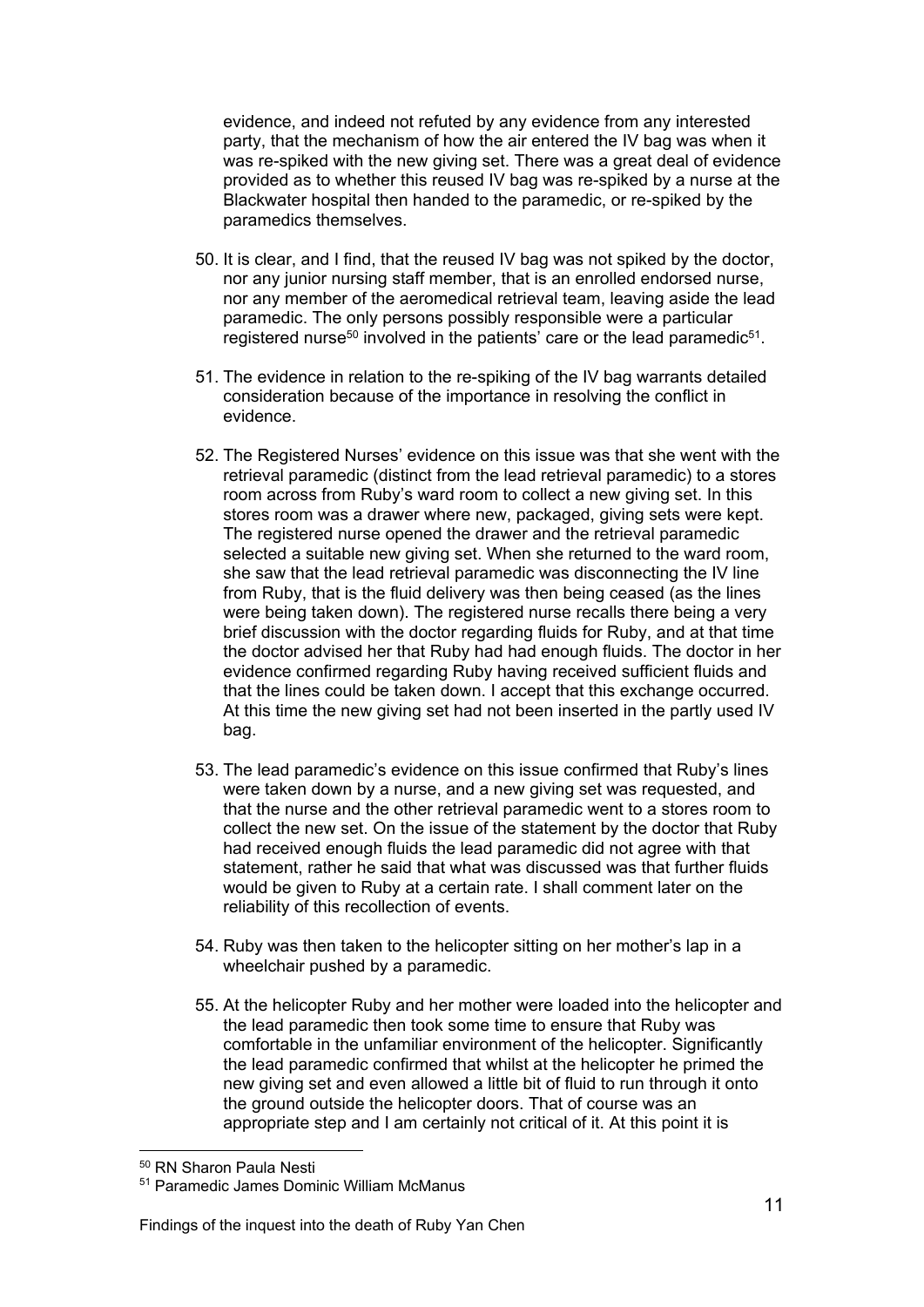important to note the conversation or conversations that the lead paramedic had with QCC regarding Ruby's condition and the treatment to be provided to her during retrieval.

- 56. The lead paramedic did not have a specific recollection of the discussions he had with the QCC, and conceded that the recordings of their discussion would be accurate. The court also had available the contemporaneous notes made by the QCC co-ordinator in Brisbane regarding these discussions. In very short compass the decision was made by the QCC clinicians was that it would be prudent for Ruby to receive further fluids at the rate of 250 mL per hour during retrieval. I am certainly not critical of the decision that was made that she receive further fluids, but I do note that it was at this time, whilst in the helicopter, that the decision was made that Ruby should receive further fluids. I do specifically reject any suggestion that the decision to give Ruby further fluids was in any way a combined decision between the doctor and the lead paramedic.
- 57. During submissions counsel for the paramedic suggested to me that it would be 'very dangerous'52 that I find that the paramedic re-spiked the bag as this was submitted to be against the nature of the evidence and the weight to be given to that evidence. Counsel did not detail to me what the specific evidence, or its weight, was that made it so 'very dangerous'.
- 58. An examination of the reliability, and credibility, of the evidence between the registered nurse, the doctor, and the lead paramedic is of value at this time. I had the benefit of signed statements, and to listening, and observing where present, each of them as they gave evidence. Accordingly I formed certain views. In relation to each of them I found that they gave evidence as best as they were able to recall of the circumstances that occurred, but in areas where they differed I preferred the evidence of the registered nurse and doctor. As examples of the lead paramedic's evidence being not as reliable as others I point to the following aspects of his evidence:
	- a. He claimed in his statement<sup>53</sup> that when he arrived at hospital he noticed that Ruby was attached:
		- i. to a Baxter<sup>54</sup> brand infusion pump (and significantly in his evidence at the inquest he went so far as to say<sup>55</sup> that he believed that the brand name 'Baxter' was written on the infusion pump) and
		- ii. to a pressure bag<sup>56</sup> (which he also recalled in his testimony57);

l

57 T2-at lines 23-28

 $52$  T3-99 al lines 7-10, I always find that counsel describing any possible finding that may be contrary to their client's interests as 'very dangerous' to be a curious use of the terminology when it is directed to the bench

<sup>53</sup> Exhibit F-1A

<sup>&</sup>lt;sup>54</sup> Exhibit F-1A at paragraph 58, and it was clear on the evidence that it was an Alaris brand infusion pump, not a Baxter brand, the paramedic merely stated a brand name he was familiar with

<sup>55</sup> T2-9 at line 5

 $56$  in hospital Ruby was never attached to a pressure bag, and it was clear on the evidence that a pressure bag is never used with an infusion pump. This was a significant error in recollection.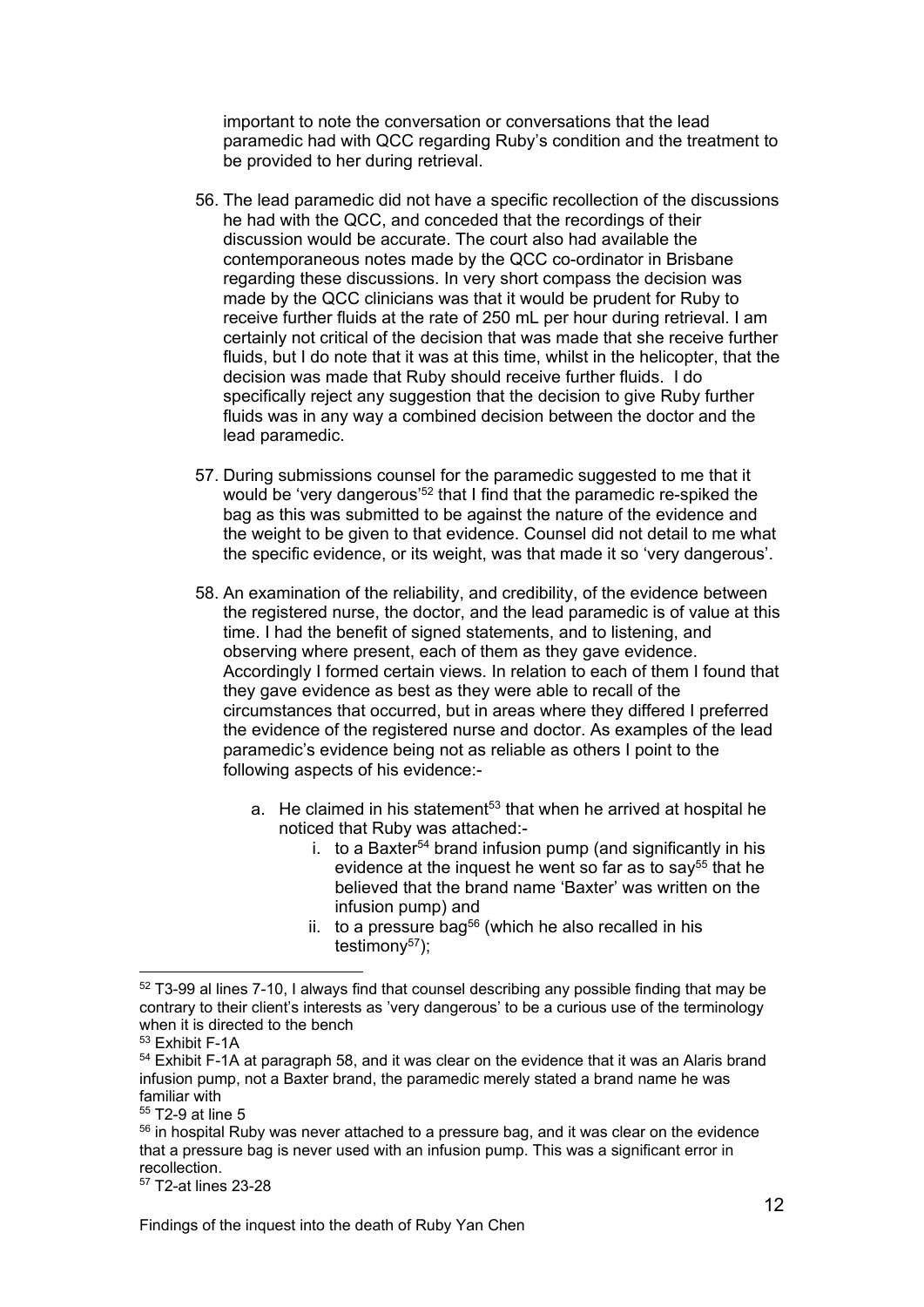- b. that (he) discussed with (the) doctor the rate of infusion (he) intended to run at 60 mL per hour, being similar to what the (doctor) had Ruby running at prior to (his) arrival at the hospital58;
- c. that it was a joint decision, between the paramedic and the doctor, that the paramedic take with him what remained in the IV bag to avoid fluid overload<sup>59</sup>; and
- d. that he asked the doctor and a nurse if, in their opinion, Ruby appeared 'pale in comparison to how she presented at the hospital a few days prior', when the correct situation was that Ruby had only presented at hospital that day, and she had never had a prior admission for her condition<sup>60</sup>.
- 59. Each of these are of course, factually incorrect. These are significantly telling errors in the accuracy of the paramedic's recollection of events when I decide the credibility issue between the registered nurse and the paramedic.
- 60. Whilst appreciating the submission by counsel for the paramedic I do find that, in consideration of all of the evidence, and the reliability and credibility of that evidence, that it was the lead paramedic who re-spiked the partly used IV saline bag. The lead paramedic had no specific recollection of when the new giving set was opened from its' protective packaging, but the irresistible inference is that it was opened from its packaging at, or inside, the helicopter. This of course occurred in the moments just preceding, or immediately prior to, the lead paramedic priming the line. Accordingly it was at this time that the lead paramedic respiked the partially used IV bag with the new giving set. He then primed the line before connecting it to the cannula located in the back of Ruby's right-hand.

# **Coroners Act s. 45: "Coroner's Findings"**

61. As I stated in paragraph [5] above, there is no contest over who, when, and where, and what caused Ruby to die. The only real issue is how Ruby died.

# Issue 1

62. Issue 1 on the List of Issues for Inquest is that required by section 45 (2) of the Coroners Act 2003, and accordingly I find the following:

l 58 Exhibit F-1A at paragraph 86. It was clear on the evidence, indeed recorded on the documented fluid management chart, that Ruby was never receiving fluids at 60 mL/hour, as she received fluid at the rate of 400 mL/hour then 250 mL/hour

 $59$  Exhibit F-1A, the evidence of the doctor which was clear, and which I accept, was that Ruby had had enough fluids and no further fluids were needed during the approximately 40 to 45 minute flight to Rockhampton hospital

 $60$  exhibit F – 1A at paragraph 55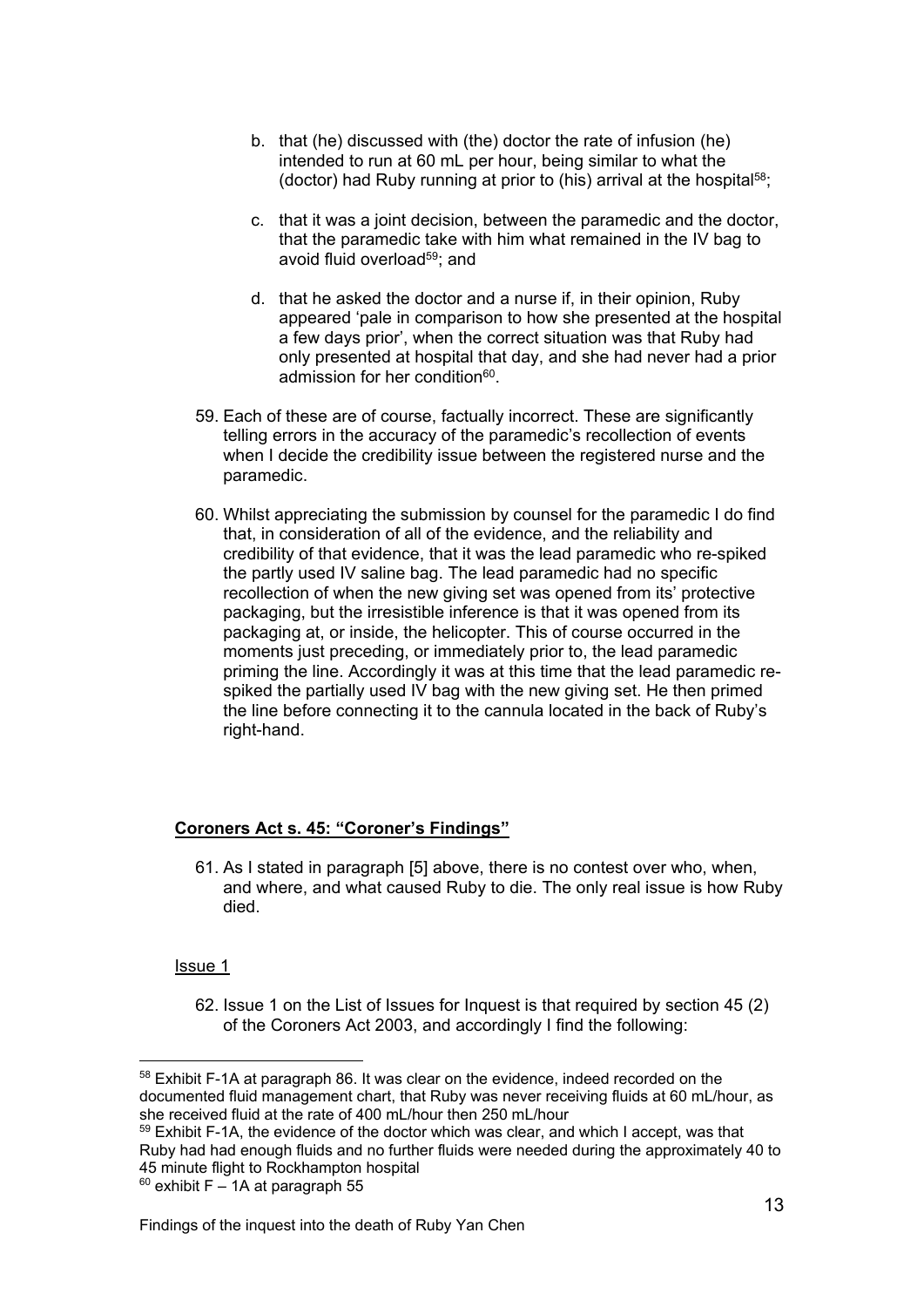- a. Who the deceased person is  $-$  Ruby Yan Chen<sup>61</sup>;
- b. How the person died due to air entering her circulatory system, due to the combination of the re-spiking of a partially used IV saline fluid bag, and the delivery of these fluids by the use of a pressure cuff in the aeromedical retrieval environment;
- c. When the person died 9 August 2012;
- d. Where the person died near Rockhampton, Queensland; and
- e. What caused that person to die massive air embolism.

#### Issue 2

- 63. How and when did air come to enter the child's bloodstream in such quantity as to cause a fatal air embolism?
- 64. In accordance with my findings above, the air entered Ruby's bloodstream during her aeromedical transfer from Blackwater Hospital to Rockhampton Hospital. The air entered in a quantity to cause the fatal air embolism in the minutes just prior to her suffering a seizure which occurred approximately 31 minutes into the flight, which was at approximately 7.41PM, and several minutes prior to landing at Rockhampton.

#### Issue 3

- 65. Whether the medical treatment and care accorded to Ruby Chen at Blackwater Hospital accorded with best practice?
- 66. I find that the medical treatment and care accorded to Ruby at the Blackwater Hospital did accord with best practice. The decision made for Ruby to be transferred to Rockhampton was a prudent step to take in consideration of her then condition<sup>62</sup>

#### Issue 4

- 67. Whether the medical treatment and care accorded to Ruby Chen during transport by air from Blackwater Hospital to Rockhampton Hospital accorded with best practice?
- 68. I find that the medical treatment and care accorded to Ruby during her aeromedical transfer between the hospitals was not in accordance with best practice due to the paramedics' decision to re-use a partially

l <sup>61</sup> Personal identification occurred at 10.00pm on 9 August 2012 see exhibit A-1 at page 4 <sup>62</sup> The doctor assessed her condition as serious, and the paramedic, on first observing her at hospital, described her as 'very ill', see exhibit F-1A at paragraph 69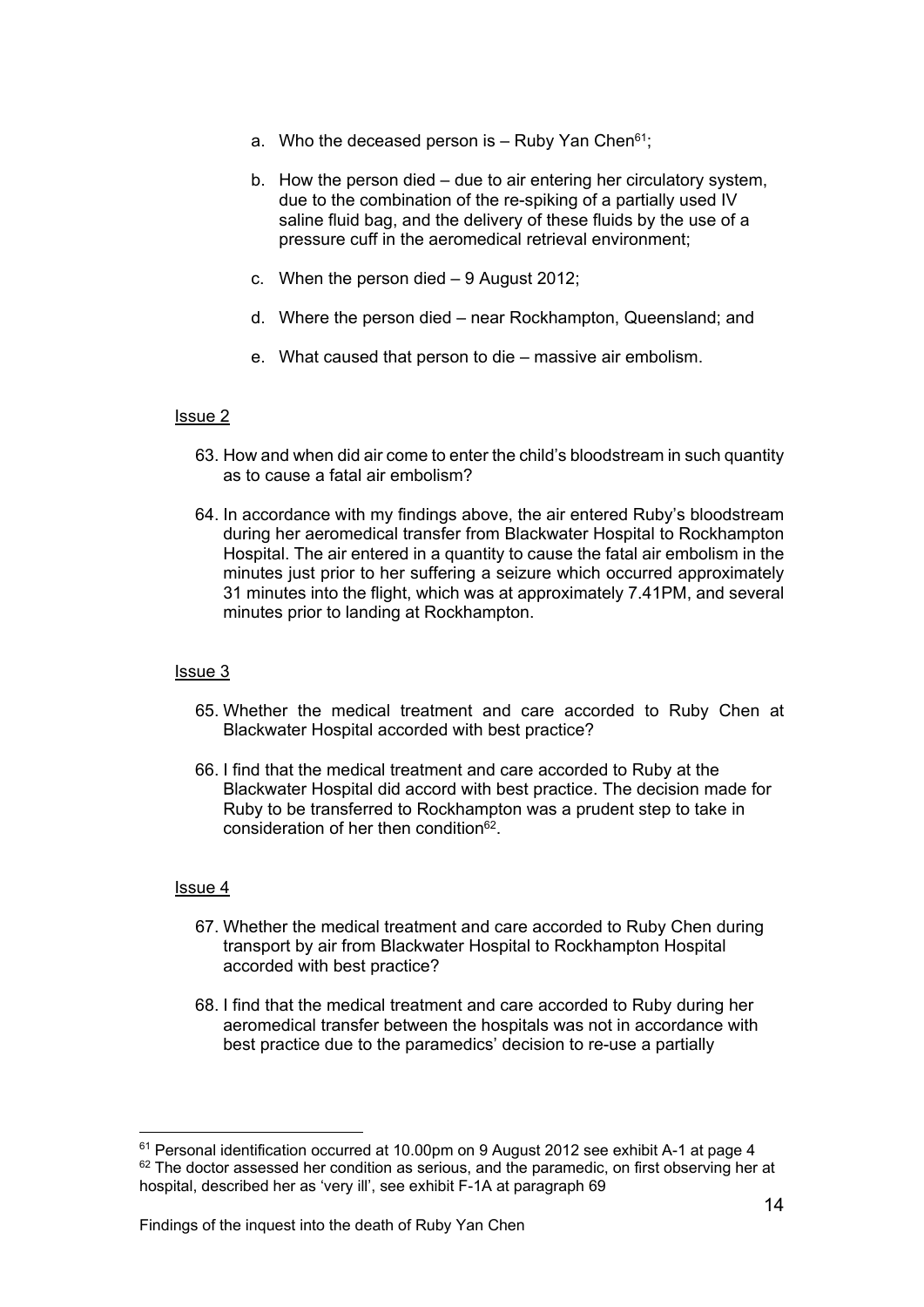depleted IV saline fluid bag in circumstances where alternate fresh saline bags were available<sup>63</sup>.

69. I specifically note that the expert opinion was that in all other respects the paramedic's clinical management of Ruby, and in particular the management of Ruby's attempted resuscitation, was in all respects in accordance with best practice<sup>64</sup>.

#### Issue 5

- 70. Whether the medical treatment and care accorded to Ruby Chen at Rockhampton Hospital accorded with best practice?
- 71. The evidence was clear, and uncontroverted, that the medical treatment and care provided to Ruby at the Rockhampton Hospital did accord with best practice. In the express words of the medical expert it was confirmed that the Rockhampton Hospital did everything they could to try to revive Ruby<sup>65</sup>. They could not have done anything more<sup>66</sup>.

#### Issue 6

- 72. Whether the operation of any infusion pump contributed, either wholly or in part, to the quantity of air which entered Ruby Chen's bloodstream?
- 73. I find that there is no evidence that any air entered Ruby's circulatory system whilst she was receiving IV fluids in the Blackwater Hospital, which was the only time the delivery of fluids to her occurred with the assistance of an infusion pump. Accordingly the operation of the infusion pump did not contribute, either wholly or in part, to any air entering Ruby Chen's bloodstream.

#### Additional Issues

- 74. As the inquest progressed certain practises were canvassed and it is appropriate that I provide my observations on these practises.
- 75. In evidence it became clear that a practise has developed where paramedics take consumables from hospitals, rather than rely upon their own supplies. Whilst I can understand a paramedics desire to remain in a full state of response preparedness, it is not a desirable practice and should be discouraged (I would not put it so high as to say it should be banned as there would be a number of special circumstances where it may be appropriate to use hospital supplies).

65 T2-88 at lines 19-20

 $63$  indeed were available from a number of sources, whether that be the paramedic's personal supply, those kept on the helicopter, or even available from the hospital (although as I have stated that is not the preferred option for sourcing supplies)

 $64$  as Dr McCaffery expressed in his evidence

<sup>66</sup> T2-88 at lines 5-17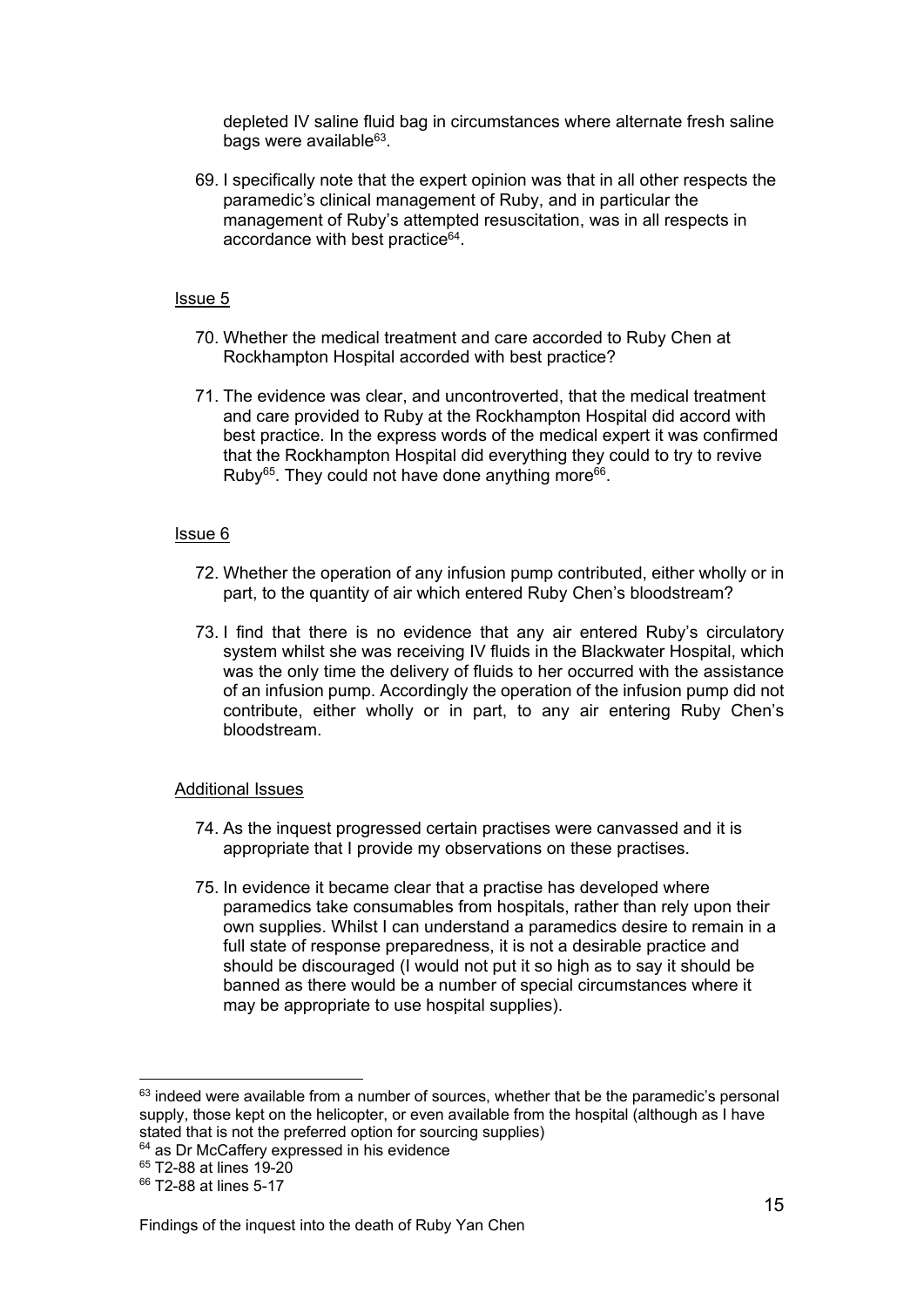- 76. One valid reason why it should be discouraged is that paramedics develop familiarity with those items they use most. For instance during evidence when the paramedic was asked to look at something as basic as a giving set it took him quite some time to determine if it was similar to that he used, and of course it had slight differences.
- 77. I do not raise the issue as a formal recommendation following the inquest, rather I simply note it as an observation.
- 78. Due to the unusual 'constellation of events', as it was termed, which caused this incident to occur it would be of assistance if a medical expert would take the time to write an education paper for dissemination in medicine journals, or as a practice alert, to convey to medical practitioners the circumstances that occurred in Ruby's case. I appreciate, and thank, Ruby's parents for giving their permission that the circumstances which caused Ruby's death can be shared with medical personnel in an attempt to avoid its repetition.

#### **Coroners Act s. 46: 'Coroners Comments' (Recommendations)**

- 79. This incident does provide the opportunity to recommend important improvements aimed at reducing the risk to patients in similar flight retrieval situations.
- 80. In accordance with my obligation under the Coroners Act 2003 I now make recommendations that I consider should be implemented.
- 81. Any recommendation needs to consider certain important aspects, namely that they be sufficiently practical, they are, within reason, cost-effective, and can be achieved utilising, or readily created using, existing technology. If these fundamental aspects can be met there is a greater likelihood that the particular recommendation will be implemented.
- 82. In consideration of the evidence of this case, and for the reasons I have set out above, I make the following recommendations:
	- a. That IV saline bags are marked in contrasting coloured lettering, for example yellow on black, or red on clear, with the terminology "SINGLE SPIKE ONLY". I note that IV saline bags are already marked, usually in black on clear, or blue on clear, lettering so it should not be difficult, nor expensive, for this to occur. This marking should appear next to the port on the bag to hopefully prevent any repetition of this incident.
	- b. Education, and the promotion of, the prohibition on respiking of intravenous fluid bags should occur. There was a suggestion that the prohibition on re-spiking of intravenous fluid bags be termed 'Ruby's Rule' as an aid to ensuring that the practice is followed and that the incident never occurs again. If using terminology like this assists then certainly it is to be encouraged $67$ ;

 $67$  and Ruby's parents have no difficulty with her name being given to this proposed Rule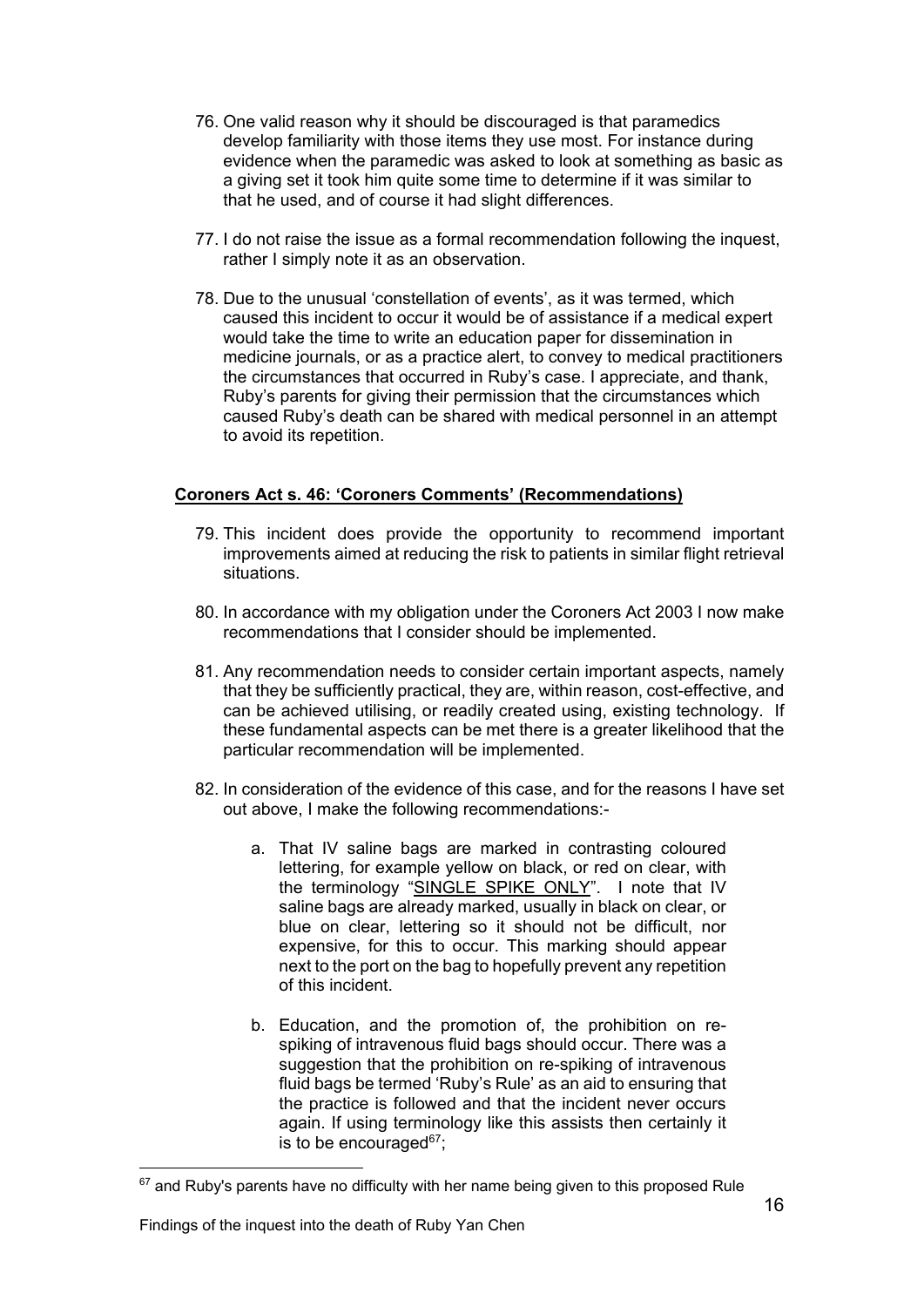- c. the Queensland Ambulance Service should implement their new clinical practice guideline which they have developed in relation to the priming of giving sets (which I note they had already developed ready for implementation between this incident occurring and the inquest being heard). It is to their credit that they have acted proactively;
- d. that aeromedical retrieval services investigate whether it is feasible, and practical, to eliminate the use of opaque pressure cuffs which conceal the fluid level in IV bags. Dependent upon operational requirements, infusion pumps with their system of alarms and safeguards, are the preferable system but there are a number of factors to be investigated to determine if it is feasible to be used  $68$ . Six months is a sufficient time frame for infusion pumps in the aero-medical environment to be investigated and a decision made<sup>69</sup>

# **Coroners Act s. 48: 'Reporting Offences or Misconduct'**

- 83. Section 48 of the Coroners Act imposes an obligation to report offences or misconduct.
- 84. Expert evidence at the inquest on the cause of the incident was given by Dr Kevin McCaffery<sup>70</sup>. As is evident above in my findings I was very impressed by his evidence.
- 85. Dr McCaffery had the opportunity to review the sworn statements of the persons involved, the medical records, and the autopsy report.
- 86. He conducted a very thorough examination of the evidence and provided a supplementary report<sup> $71$ </sup> which not only identified how the air entered into Ruby's circulatory system, but he discounted, with explanation, other possibilities72. His evidence, essentially, was that:
	- a. Ruby died from a massive air embolism manifesting as an acute neurological event;

<sup>&</sup>lt;sup>68</sup> I note that the Royal Flying Doctor Service does use infusion pumps in aeromedical retrievals, but they do retrievals at a greater altitude, in a pressurised environment, and in the slightly less restrictive environment of an aeroplane as opposed to a helicopter, although it does demonstrate that an infusion pump can be utilised in the aeromedical environment <sup>69</sup> the representatives of Queensland Health (Rescue Services Queensland) and the Queensland Ambulance Service agreed in evidence that six months was a reasonable timeframe

 $70$  Dr McCaffery is a Senior Staff Specialist in Paediatric Intensive Care Medicine at the (then named) Royal Children's and Mater Children's Hospitals, Brisbane (now known as the Lady Cilento Children's Hospital)

<sup>71</sup> Exhibit J-3

<sup>&</sup>lt;sup>72</sup> Dr McCaffery specifically excluded other possibilities, see pages 7 and 8 of his report which was exhibit J-1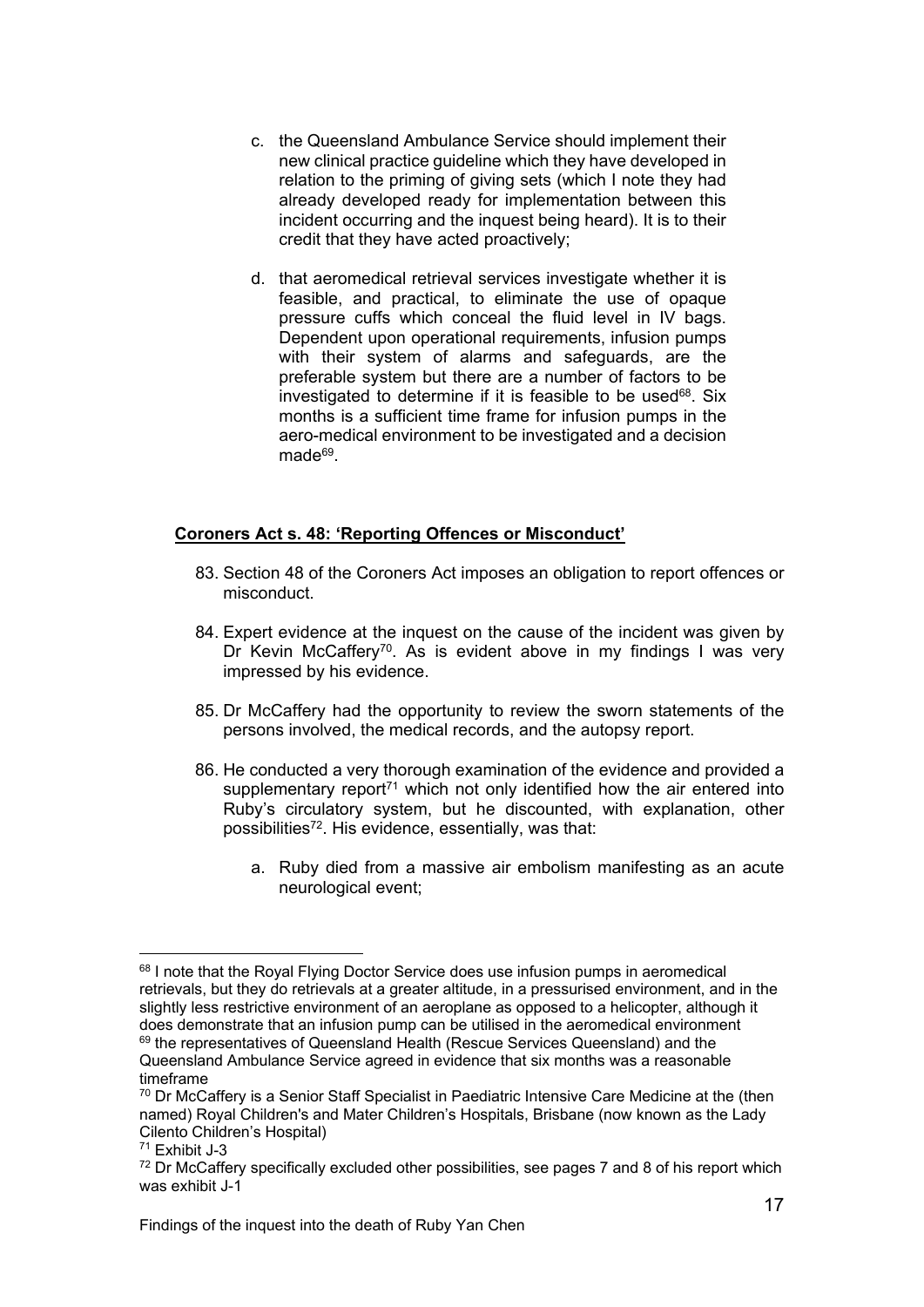- b. Cardiopulmonary arrest occurred almost immediately after the first manifestations of neurological abnormality;
- c. Her acute deterioration was consistent with a massive air embolism;
- d. The chest x-ray findings of intravascular air, and confirmation of this at autopsy, confirms the reason for her death and it was entirely consistent with a massive air embolism;
- e. No other pathological process has been identified that accounts for Ruby's neurological symptoms or her subsequent cardiac arrest;
- f. The air that entered Ruby's bloodstream entered her circulation system immediately preceding the seizure and cardiac arrest, and this occurred during her aeromedical retrieval;
- g. Massive air embolism exhibits as a rapid onset of symptoms, typically from seconds to minutes;
- h. That the changing of the giving set, with 'approximately 300 mL' (the paramedic's estimate) of fluid remaining would allow air to enter the IV bag itself $73$ ;
- i. That when the IV fluid bag was then inserted into the opaque pressure bag in the aircraft, that pressure bag forced fluid down the line, and when the fluid was expelled, then any remaining air in the IV bag would be forced through the line<sup>74</sup>;
- j. He replicated the circumstances in a reconstruction which yielded a volume of approximately 100 mL75 of air reaching the simulated patient;
- k. That only through the alignment of a number of contributing factors<sup>76</sup>, the changing of infusion sets on a partially empty IV bag, priming the new line, the use of a pressure cuff or bag, the pressure cuff being opaque restricting visual monitoring of the level, the retrieval environment in a helicopter involving low light, noise, stress and cognitive load from other tasks, all these increase the opportunity for error or for missing of subtle signs of air in an IV line;
- l. That there was no evidence at any point that the event was the result of malice<sup>77</sup>; and

l  $<sup>73</sup>$  in his evidence he explained how the vacuum effect of the spent contents of the saline bag</sup> would 'suck air in', and gave an example of how this occurs with the familiarly known soft sided plastic sports drinks bottles (see T2-93 at lines 6-18)

 $74$  This is an important difference to an IV line set up without a pressure bag. Without a pressure bag the IV fluid simply stops in the line, a few centimetres from entering the patient's circulatory system, due to the effect of venous pressure (or meeting pressure equilibrium) holding the last remaining fluid back.

 $75$  Dr Buxton, forensic pathologist, indicated a 'guesstimate' of 70 mL of air  $+/-10$  mL as what he observed at autopsy (see T2-79 at 30-35)

 $76$  Dr McCaffery described it as 'a constellation of factors coming together' see T2-90 at 11 and restated similarly at T2-91 at 40

<sup>&</sup>lt;sup>77</sup> and it was very evident during the inquest of the emotional difficulties the events caused to those involved